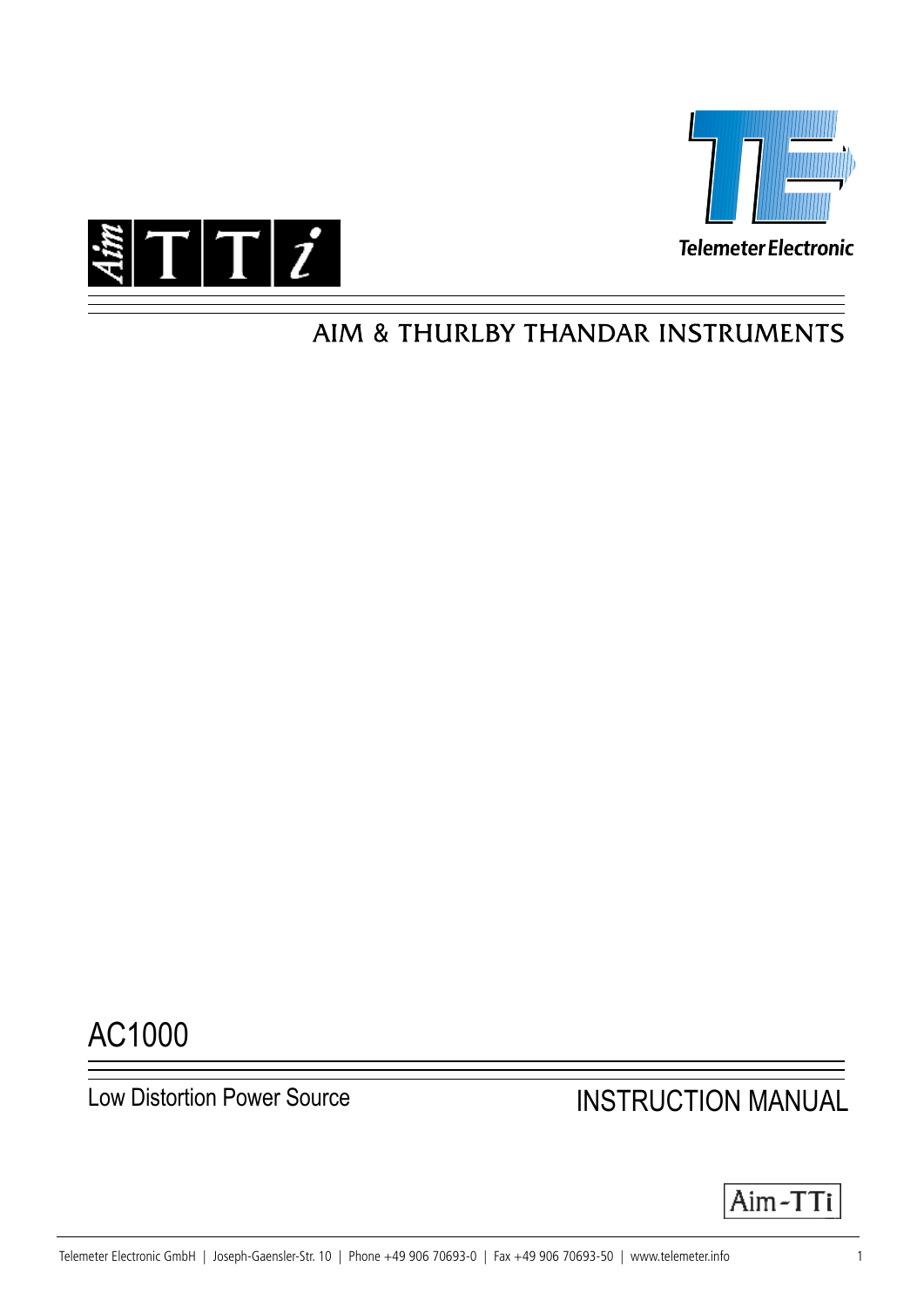## Introduction

The AC1000 is an innovative, low cost, pure power source designed specifically for use with a harmonics analyser such as the TTi HA1600, permitting compliance quality measurements to EN61000–3–2.

The AC supply available at a standard wall socket is usually distorted. This comes about because of nonlinear loads (non–resistive loads) on the AC supply such as transformers, fluorescent lights, switched–mode power supplies etc. In a typical load there are rectifiers and capacitors that cause current to be drawn from the supply only near the peak of the waveform. The effect of this is to flatten off the top of the sine wave causing significant distortion.

In a typical factory environment this distortion can be so significant that it is easily visible using an oscilloscope.

EMC legislation (EN61000–3–2) has made mandatory the measurement of harmonic current produced by electronic equipment, and requires that the source supply provides a pure voltage waveform to the equipment under test. The harmonic currents can differ significantly when a pure source is used so it is important that any testing is performed with a device such as the AC1000.

Compact and portable the AC 1000 is rated up to 1000 V·A for 230 V operation and will supply 1000 V·A at 230 V input at up to 35°C ambient. In contrast to other techniques which use a passive filtering approach, the AC1000 uses an innovative technique which actively corrects the AC supply to produce a harmonically pure output.

The AC1000 is also very useful for stress testing power supplies in electronic equipment. The use of a harmonically pure, distortion free device – such as the AC1000 – is essential to fully stress and evaluate the power supply under test.

## Table of Contents

| Specification                   | $\overline{2}$ |
|---------------------------------|----------------|
| <b>EMC</b>                      | 4              |
| Safety                          | 5              |
| Installation                    | 6              |
| Operation                       | 7              |
| Maintenance                     | 8              |
| Instructions en Francais        |                |
| Bedienungsanleitung auf Deutsch |                |
| Istruzioni in Italiano          |                |
| Instrucciones en Español        |                |

 $\overline{1}$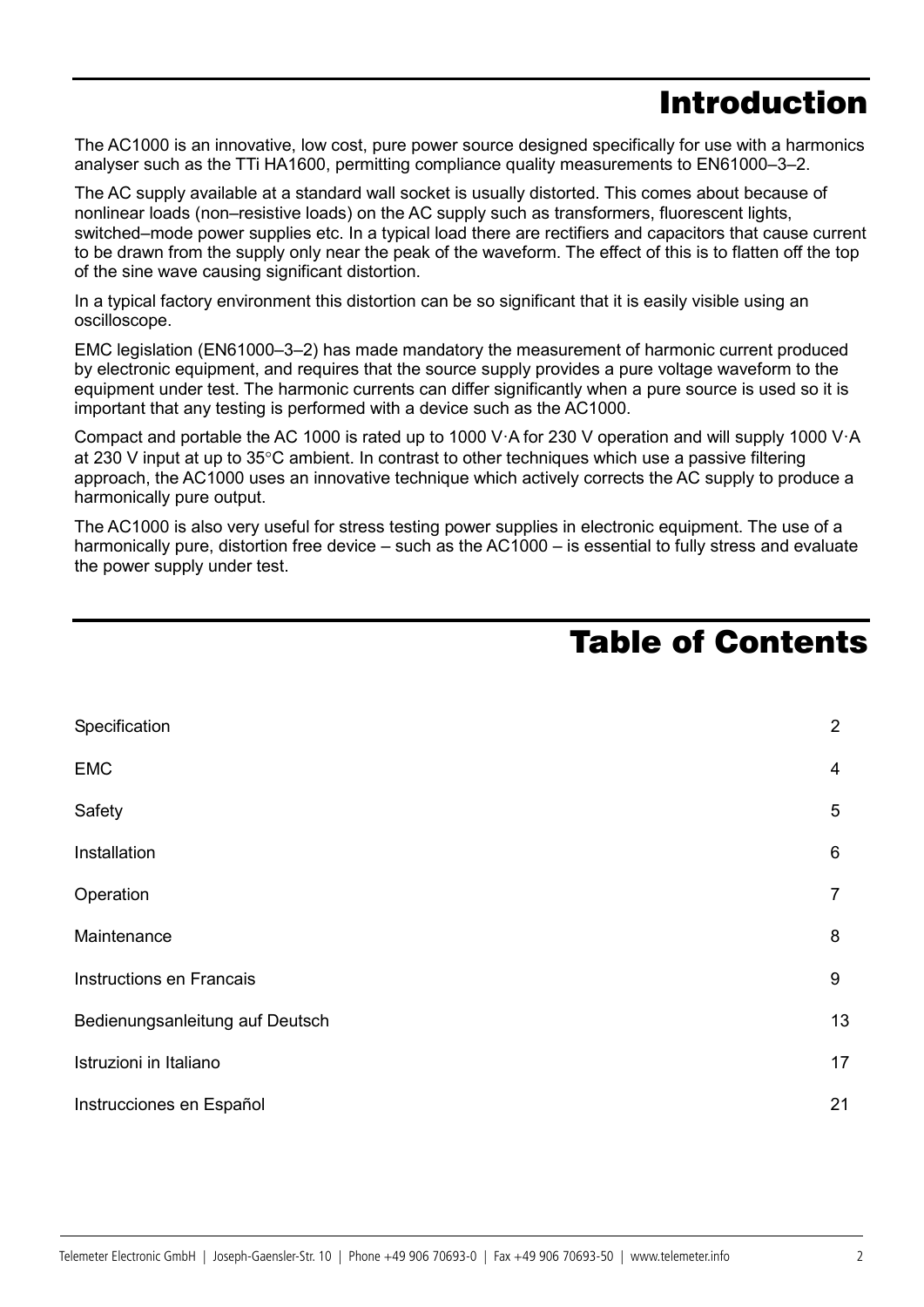# **Specification**

| Input Voltage:            | Factory set to 230V, 115V or 100V; 50Hz or 60Hz.<br>Installation Category II.                                                                                                        |
|---------------------------|--------------------------------------------------------------------------------------------------------------------------------------------------------------------------------------|
| Supply Tolerances:        | 230V setting: 198V - 253V<br>115V setting: 99V - 127V<br>100V setting: 90V - 110V                                                                                                    |
|                           | 50Hz setting: $\pm$ 0.5Hz<br>60Hz setting: $\pm 0.6$ Hz                                                                                                                              |
| Output Voltage:           | Tracks the amplitude of the fundamental of the input voltage. A variable<br>voltage input may be used to adjust the output voltage to within the limits<br>specified by EN61000-3-2. |
| <b>Output Distortion:</b> | Dependent on the purity of the input but will generally meet the requirements<br>of EN61000-3-2.                                                                                     |
| <b>Output Current:</b>    | Maximum continuous output current is 4.4A.<br>Maximum peak current (repetitive or surge) is 10A                                                                                      |
| <b>Output Power:</b>      | Maximum output power is input voltage x 4.4 VA                                                                                                                                       |
| Input Connection:         | IEC connector; front panel switch.                                                                                                                                                   |
| <b>Output Connection:</b> | U.K., Schuko, or other national outlet sockets. Load power switch can be set<br>to DIRECT or CORRECTED for 'A-B' comparisons.                                                        |
| Protection:               | Thermal trip automatically diverts load to a DIRECT connection in the event of<br>thermal overload.                                                                                  |
| <b>Operating Range:</b>   | $+5^{\circ}$ C to $+35^{\circ}$ C at full rated output; 20% to 80% RH (non-condensing).                                                                                              |
| Storage Range:            | $-40^{\circ}$ C to +70 $^{\circ}$ C                                                                                                                                                  |
| Environmental:            | Indoor use at altitudes to 2000m, Pollution Degree 2.                                                                                                                                |
| Safety:                   | Complies with EN61010-1                                                                                                                                                              |
| EMC:                      | Complies with EN61326-1.                                                                                                                                                             |
| Size:                     | 307 x 105 x 225 mm (W x H x D)                                                                                                                                                       |
| Weight:                   | 5 kg.                                                                                                                                                                                |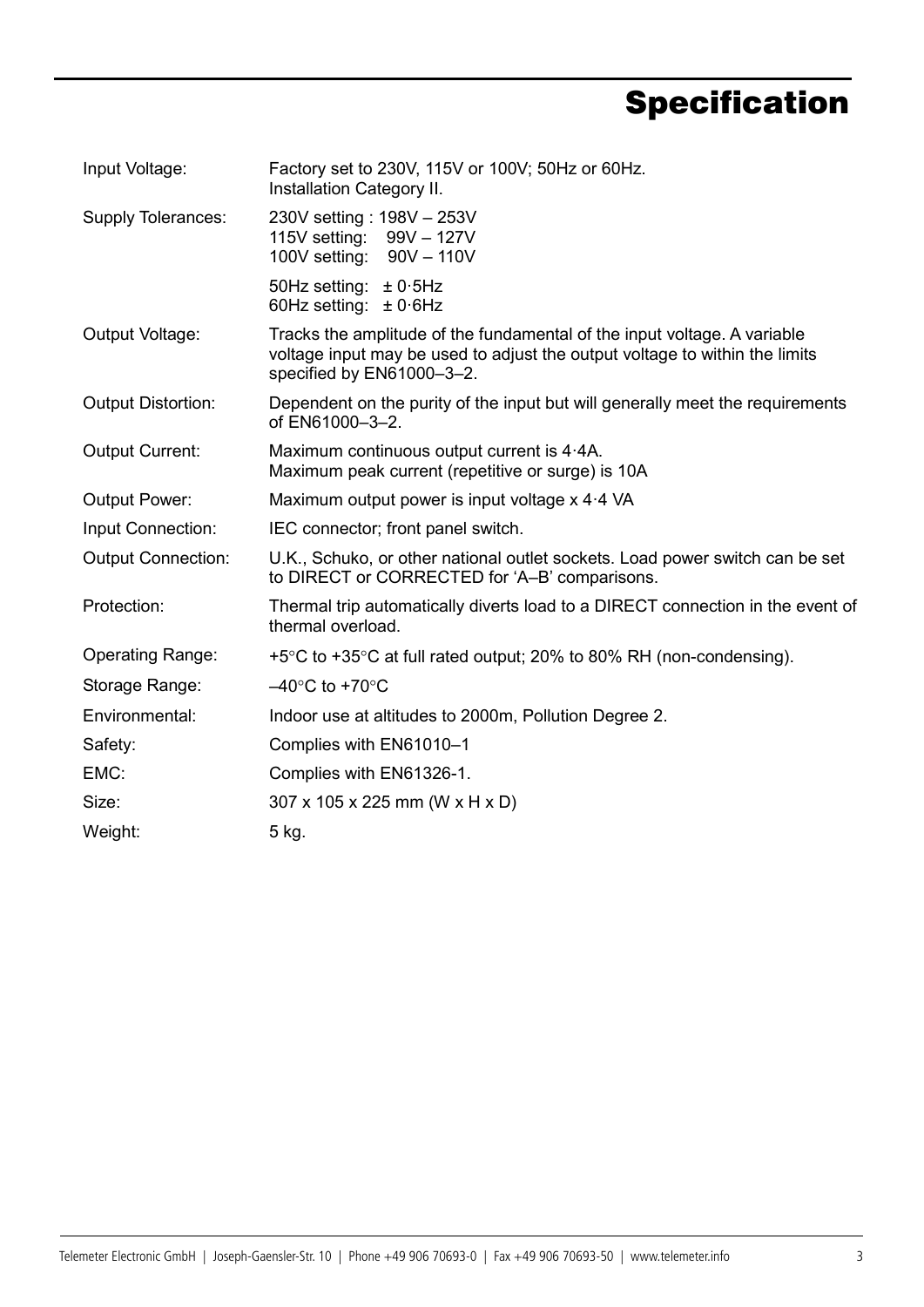## **EC Declaration of Conformity**

We Thurlby Thandar Instruments Ltd Glebe Road **Huntingdon** Cambridgeshire PE29 7DR England

declare that the

#### **AC1000 Low Distortion Power Source**

meets the intent of the EMC Directive 2004/108/EC and the Low Voltage Directive 2006/95/EC. Compliance was demonstrated by conformance to the following specifications which have been listed in the Official Journal of the European Communities.

### **EMC**

| Emissions: | a) EN61326-1 (2013) Radiated, Class B                           |
|------------|-----------------------------------------------------------------|
|            | b) EN61326-1 (2013) Conducted, Class B                          |
|            | c) EN61326-1 (2013) Harmonics, referring to EN61000-3-2 (2006)  |
| Immunity:  | EN61326-1 (2013) Immunity Table 1, Performance B, referring to: |
|            | EN61000-4-2 (2009) Electrostatic Discharge<br>a)                |
|            | EN61000-4-3 (2006) Electromagnetic Field<br>b)                  |
|            | EN61000-4-11 (2004) Voltage Interrupt<br>C)                     |
|            | EN61000-4-4 (2004) Fast Transient<br>d)                         |
|            | EN61000-4-5 (2006) Surge<br>e)                                  |
|            | EN61000-4-6 (2009) Conducted RF<br>f)                           |

**Safety**

EN61010-1 Installation Category II, Pollution Degree 2.

Chris Wilding

CHRIS WILDING TECHNICAL DIRECTOR 10 September 2015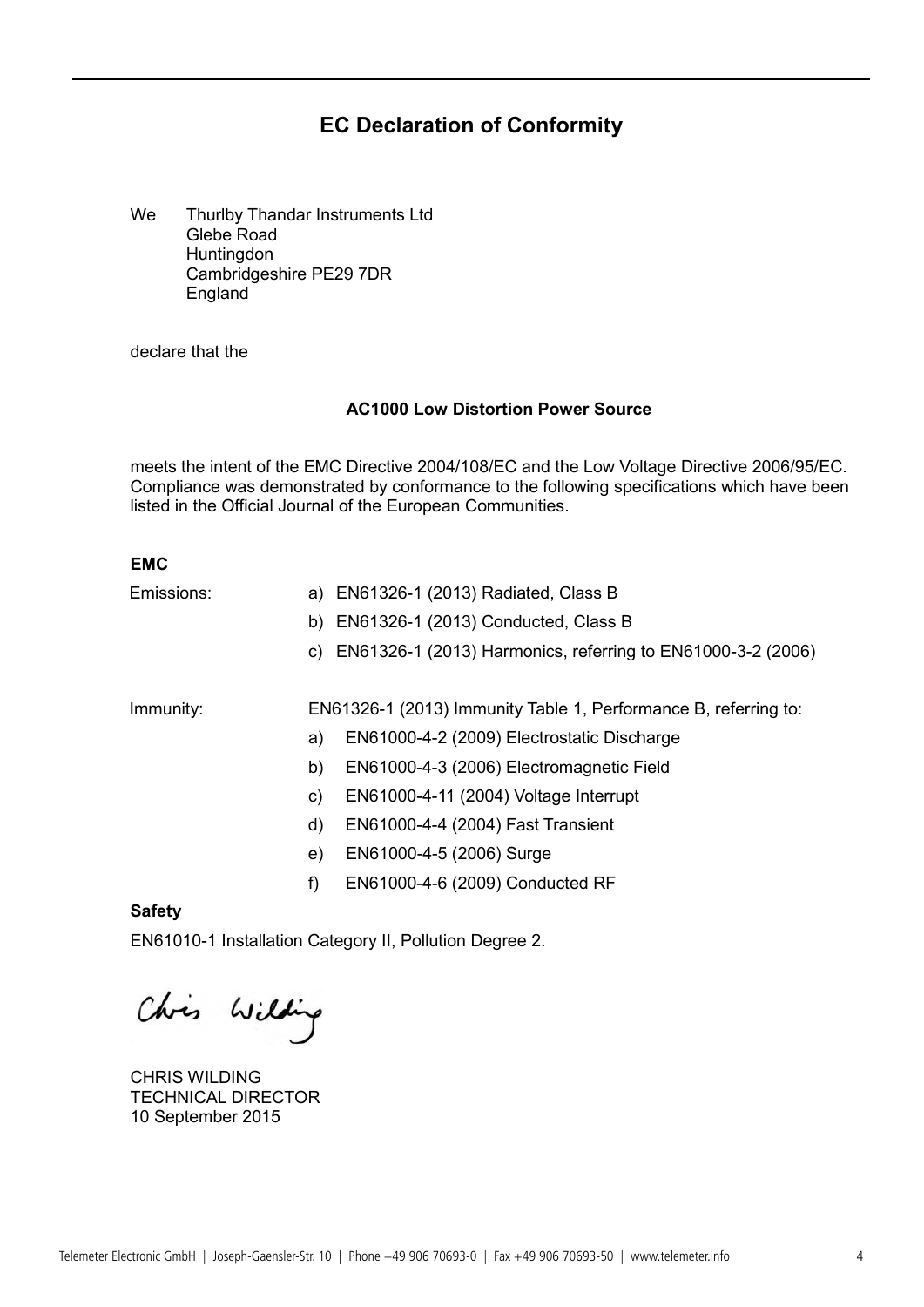This instrument has been designed to meet the requirements of the EMC Directive 2004/108/EC.

Compliance was demonstrated by meeting the test limits of the following standards:

## **Emissions**

EN61326-1 (2013) EMC product standard for Electrical Equipment for Measurement, Control and Laboratory Use. Test limits used were:

- a) Radiated : Class B
- b) Conducted : Class B
- c) Harmonics: EN61000-3-2 (2006) Class A; the instrument is Class A by product category.

Note that emissions from the AC1000 are within specification when fully loaded with a compliant load, e.g. a pure resistance. If the load is non-compliant, emissions from the AC1000 will similarly be non-compliant.

### **Immunity**

EN61326-1 (2013) EMC product standard for Electrical Equipment for Measurement, Control and Laboratory Use.

Test methods, limits and performance achieved were:

- a) EN61000-4-2 (2009) Electrostatic Discharge : 8kV air, 4kV contact, Performance A.
- b) EN61000-4-3 (2006) Electromagnetic Field, 3V/m, 80% AM at 1kHz, Performance B.
- c) EN61000-4-11 (2004) Voltage Interrupt,  $\frac{1}{2}$  or 1 cycle, 0%, Performance B  $\dagger$ .
- d) EN61000-4-4 (2004) Fast Transient, 1kV peak (AC line), 0.5kV peak (DC Outputs), Performance B.
- e) EN61000-4-5 (2006) Surge, 0.5kV (line to line), 1kV (line to ground), Performance A.
- f) EN61000-4-6 (2009) Conducted RF, 3V, 80% AM at 1kHz AC line only (Output connections <3m therefore not tested), Performance A.

† Note that because this unit passes the mains input to the output after cleaning up only the distortion products, any interruptions to the input supply will also appear at the output. Extended interruptions may cause the unit to revert temporarily to DIRECT connection; afterwards, the unit will automatically recover and resume the previously configured operation.

According to EN61326 the definitions of performance criteria are:

**Performance criterion A:** 'During test normal performance within the specification limits.'

**Performance criterion B:** 'During test, temporary degradation, or loss of function or performance which is self-recovering'.

**Performance criterion C:** 'During test, temporary degradation, or loss of function or performance which requires operator intervention or system reset occurs.'

### **Cautions**

4

To ensure continued compliance with the EMC directive the following precautions should be observed:

- a) after opening the case for any reason ensure that all signal and ground connections are remade correctly before replacing the cover. Always ensure all case screws are correctly refitted and tightened.
- b) In the event of part replacement becoming necessary, only use components of an identical type, see the Service Manual.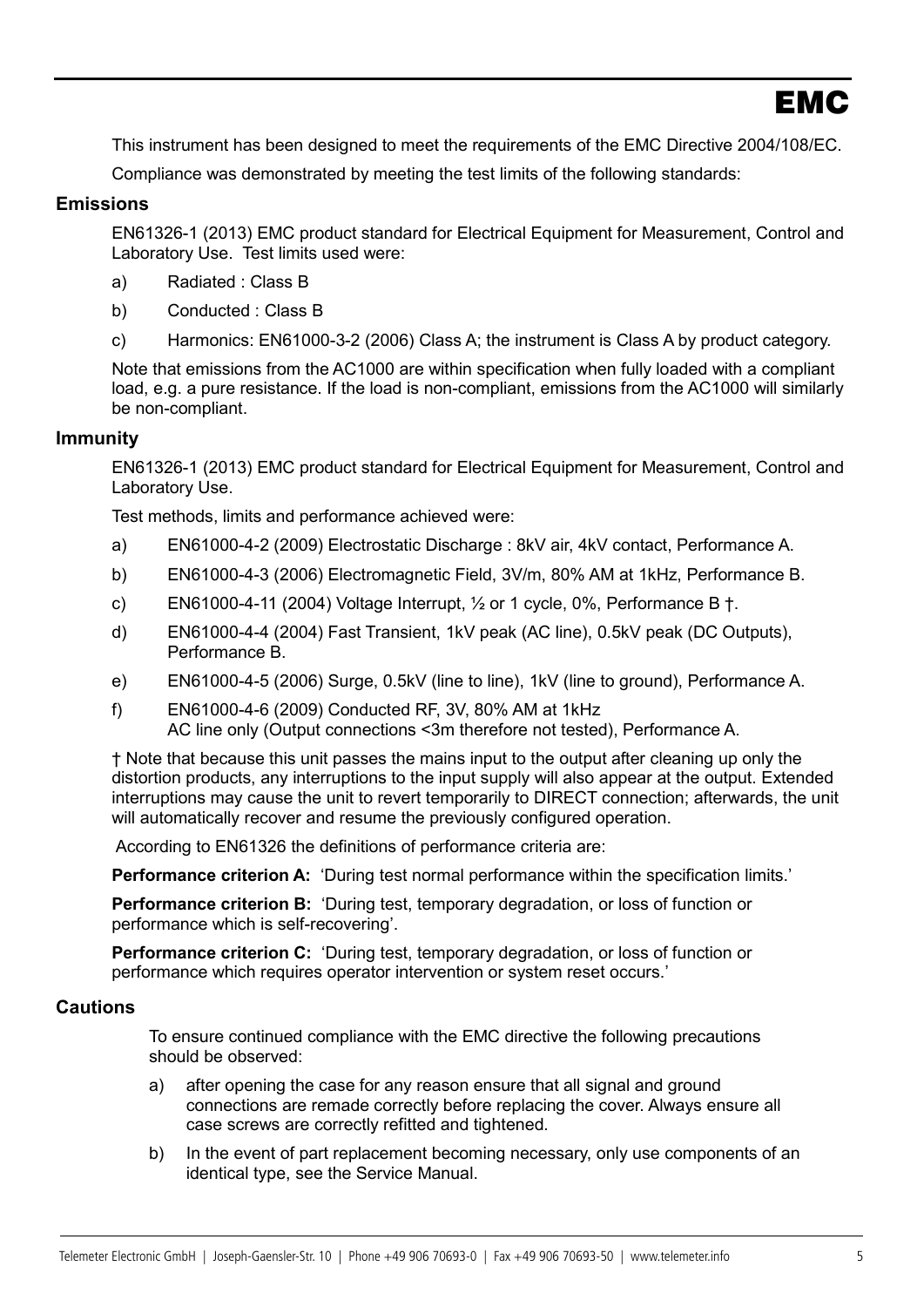# **Safety**

This power supply is a Safety Class I instrument according to IEC classification and has been designed to meet the requirements of EN61010-1 (Safety Requirements for Electrical Equipment for Measurement, Control and Laboratory Use). It is an Installation Category II instrument intended for operation from a normal single phase supply.

This instrument has been tested in accordance with EN61010-1 and has been supplied in a safe condition. This instruction manual contains some information and warnings which have to be followed by the user to ensure safe operation and to retain the instrument in a safe condition.

This instrument has been designed for indoor use in a Pollution Degree 2 environment in the temperature range 5°C to 35°C, 20% - 80% RH (non-condensing). It may occasionally be subjected to temperatures between +5° and -10°C without degradation of its safety. Do not operate while condensation is present.

Use of this instrument in a manner not specified by these instructions may impair the safety protection provided. Do not operate the instrument outside its rated supply voltages or environmental range. In particular excessive moisture may impair safety.

## **WARNING! THIS INSTRUMENT MUST BE EARTHED**

Any interruption of the mains earth conductor inside or outside the instrument will make the instrument dangerous. Intentional interruption is prohibited. The protective action must not be negated by the use of an extension cord without a protective conductor.

When the instrument is connected to its supply, terminals may be live and opening the covers or removal of parts (except those to which access can be gained by hand) is likely to expose live parts. The apparatus shall be disconnected from all voltage sources before it is opened for any adjustment, replacement, maintenance or repair. Capacitors inside the power supply may still be charged even if the power supply has been disconnected from all voltage sources but will be safely discharged about 1 minute after switching off power.

Any adjustment, maintenance and repair of the opened instrument under voltage shall be avoided as far as possible and, if inevitable, shall be carried out only by a skilled person who is aware of the hazard involved.

If the instrument is clearly defective, has been subject to mechanical damage, excessive moisture or chemical corrosion the safety protection may be impaired and the apparatus should be withdrawn from use and returned for checking and repair.

Make sure that only fuses with the required rated current and of the specified type are used for replacement. The use of makeshift fuses and the short-circuiting of fuse holders is prohibited.

Do not wet the instrument when cleaning it. The following symbols are used on the instrument and in this manual:-

> O mains supply OFF.





alternating current (ac)



**Caution** – refer to the accompanying documentation; incorrect operation may damage the instrument.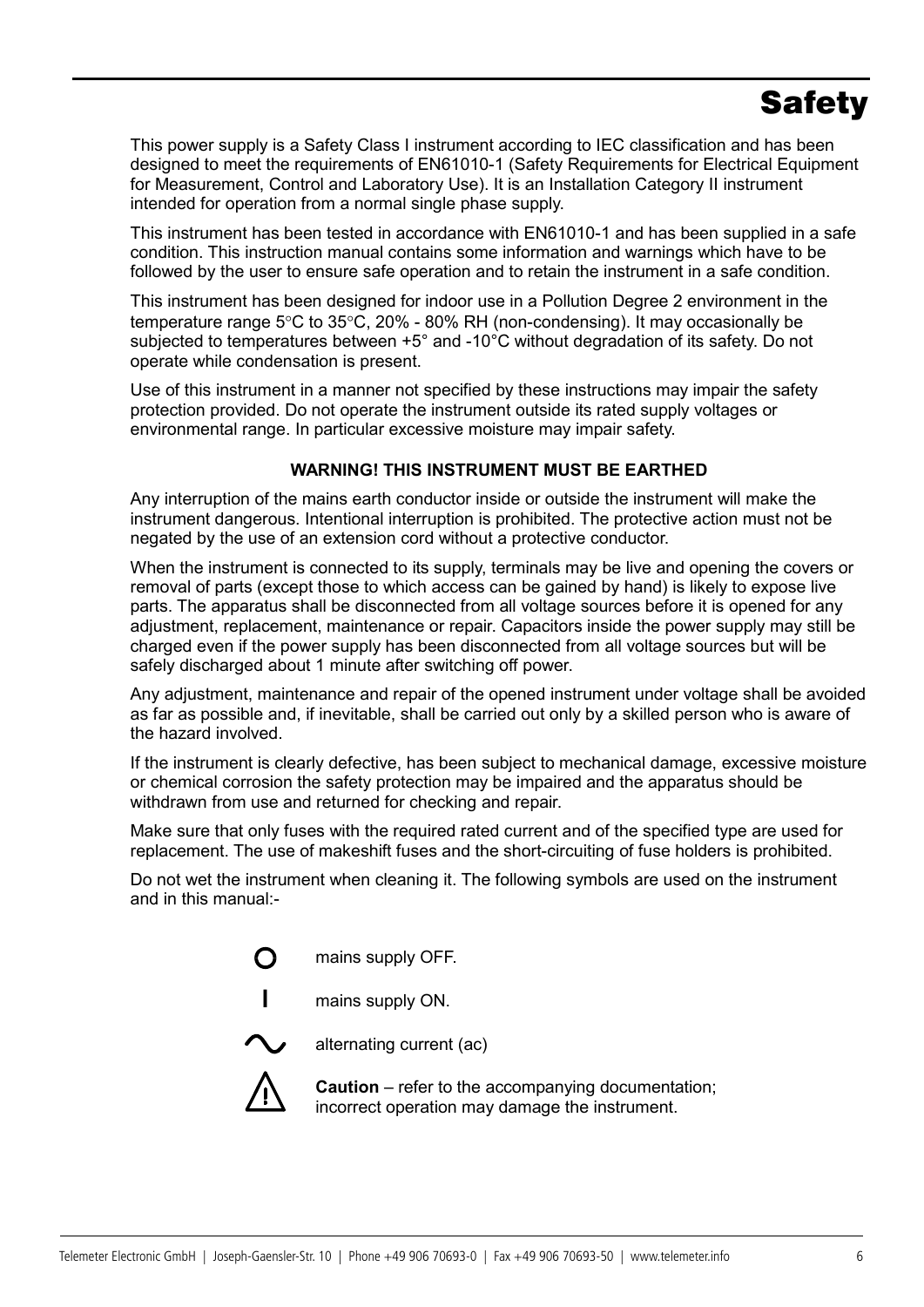## Installation

## **Mains Operating Voltage and Frequency**

Check that the instrument operating voltage and frequency marked on the rear panel are correct for the local supply; these are factory set and cannot be changed by the user.

There are 6 combinations of supply voltage and frequency: 230V/50Hz, 230V/60Hz, 115V/50Hz, 115V/60Hz, 100V/50Hz and 100V/60Hz; the Specification section gives the operating range for each version. To operate correctly the AC1000 requires an accurate and stable input frequency. It is not designed to operate from portable generators or battery inverters and it will not function when powered from a source that has a high impedance at 1kHz such as an isolating transformer with a split bobbin.

The AC1000 does not function as an uninterruptable power supply (UPS), a transient suppressor, a wideband noise filter, or a voltage stabilizer. It is intended to provide a clean supply to a load being tested to the harmonics standard EN61000-3-2, assuming that the load has a reasonable expectation of passing the requirements. Any load which has a repetitive peak current above the 10Apk rating of this unit is very unlikely to meet the requirements, and is outside the intended use of the product.

#### **Fuse**

The AC fuse is located in the fuse drawer in the lower part of the IEC inlet connector. To change the fuse remove the line cord and open the fuse drawer with a suitable tool.

The correct fuse type for all operating voltages is 20 x 5mm 5A(T) 250V HBC time-lag.

Make sure that only fuses with the required current rating and of the specified type are used for replacement. The use of makeshift fuses and the short-circuiting of fuseholders are prohibited.

#### **Mains Lead**

6

Connect the instrument to the AC supply using the mains lead provided. Should a mains plug be required for a different type of mains outlet socket, use a suitably rated and approved 3-core mains lead set which is fitted with the required wall plug and an IEC60320 C13 connector for the instrument end. This instrument requires a lead rated at 6A for all mains supply voltages.

### **WARNING! THIS INSTRUMENT MUST BE EARTHED**.

Any interruption of the mains earth conductor inside or outside the instrument will make the instrument dangerous. Intentional interruption is prohibited.

### **Ventilation, Protection and Audible Warnings**

The AC1000 relies on forced air cooling via a fan and ventilation slots. Care should be taken to avoid restricting the airflow around the fan and exit vents; adequate ventilation can usually be achieved by leaving a 75mm gap around the unit.

The power source is thermally protected. If the load is too high for the ambient temperature the correction circuit will be bypassed (i.e. switched to DIRECT, regardless of the setting of the DIRECT/CORRECTED switch) and the buzzer will sound a continuous tone. When the unit has cooled sufficiently it will automatically switch back to corrected mode but if the same overload conditions are present then the unit will cycle safely between DIRECT and CORRECTED at a rate dependent on the amount of overload.

The power source is fitted with a 5A(T) fuse at the inlet which additionally protects the unit against high load currents and internal faults.

When the power source is first switched on (POWER switch set to **l** ) the buzzer sounds a pulsed tone for a few seconds until the correction circuit has stabilised. If the supply voltage falls below the level at which the unit can successfully correct the input the buzzer again sounds a pulsed tone.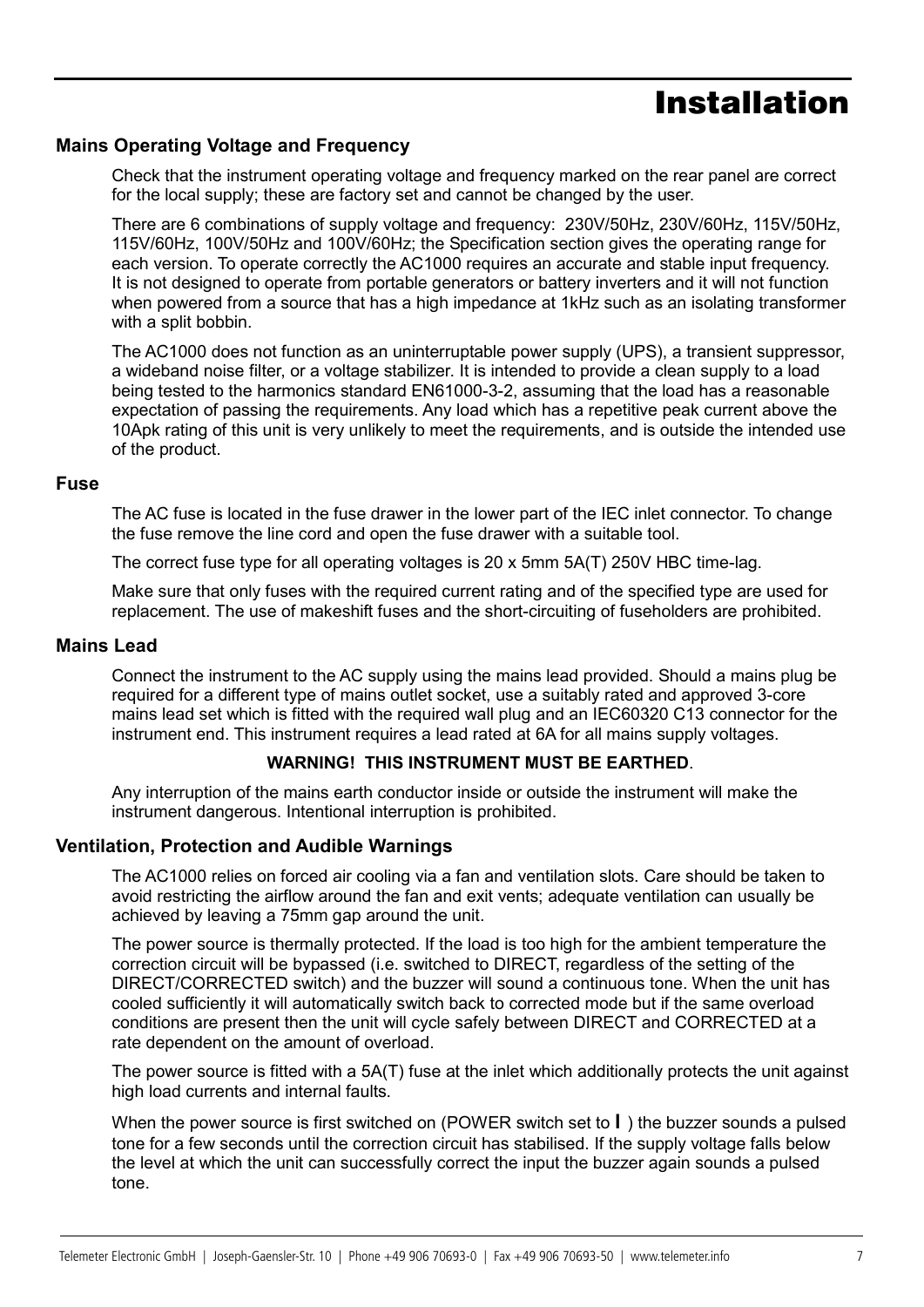# **Operation**

### **Connections**

With the POWER switch off  $($   $\bigcirc$   $)$ , connect the AC1000 to the AC supply using the mains lead provided.

With the LOAD POWER switch set to DIRECT, connect the load to the AC socket on the front panel; the unit should have been supplied with a socket suitable for local appliance connectors.

If the load is being measured through a HA1600 Power and Harmonics Analyser, connect the fixed LOAD POWER lead of the HA1600 to the front panel socket of the AC1000.

### **Switching On Supply Power**

It is strongly recommended that the LOAD POWER switch on the AC1000 should be set to the DIRECT position whenever the load is switched on or off. In this condition the correction circuit is bypassed and the load is connected directly to the incoming AC line; this avoids the possibility of any voltage or current surge associated with switching the load causing damage to the power output amplifier.

With the LOAD POWER switch set to DIRECT, turn on the AC1000 by setting the POWER switch to **l** ; this also supplies power to the load. When the power is first switched on, an internal relay bypasses the correction circuit while it settles to the supply conditions, so the load receives power from the uncorrected supply. The buzzer sounds a pulsed tone until the unit is ready to supply corrected power. If a HA1600 is connected to the AC1000 it will also phase lock to the supply at this time. The load should then be switched on with its own switch, allowing any current surge to pass through the DIRECT connection of the AC1000.

## **Switching To CORRECTED Load Power**

A few seconds after the POWER switch has been turned on ( **l** ) the buzzer tone will cease, indicating that the correction circuit has stabilised. The LOAD POWER switch may then be set to CORRECTED, providing the load with a corrected supply which is harmonically pure. There is a brief interruption of the AC supply to the load (<2ms) at switch-over; this, however, is well within the minimum interruption period (10ms) that equipment must withstand to comply with other aspects of EMC immunity, so should present no problem.

The LOAD POWER may be switched between DIRECT and CORRECTED as required, to see the effect of the correction on the behaviour of the load.

Return the LOAD POWER switch to the DIRECT position before switching off the load. This is particularly important with an inductive load, to minimise the risk of the voltage surge causing damage to the unit.

#### **Use with a Variac**

If a Variac is to be used to make small adjustments to bring the actual output voltage to the nominal value required by the measurement then the Variac may be connected to the power input of the AC1000. It is important to ensure that at all times the Variac delivers a voltage within the rated supply range of the AC1000 (see the Specification for the different versions available).

If larger variations of output voltage are required then the Variac (or a transformer) must be connected between the output of the AC1000 and the load being tested. In this case it is particularly important to ensure that the LOAD POWER switch is in the DIRECT position when the power is initially switched on, as the Variac will take a substantial surge current at switch-on. After the unit has stabilised the LOAD POWER switch may be set to CORRECTED and the Variac adjusted as required. Note that the impedance of the Variac may re-introduce distortion on the output waveform, depending on the characteristics of the load current waveform. The HA1600 load circuit input should be connected to the Variac output, and will verify the waveform quality.

Return the switch to the DIRECT position before switching the power off, as there may be a voltage surge from the Variac.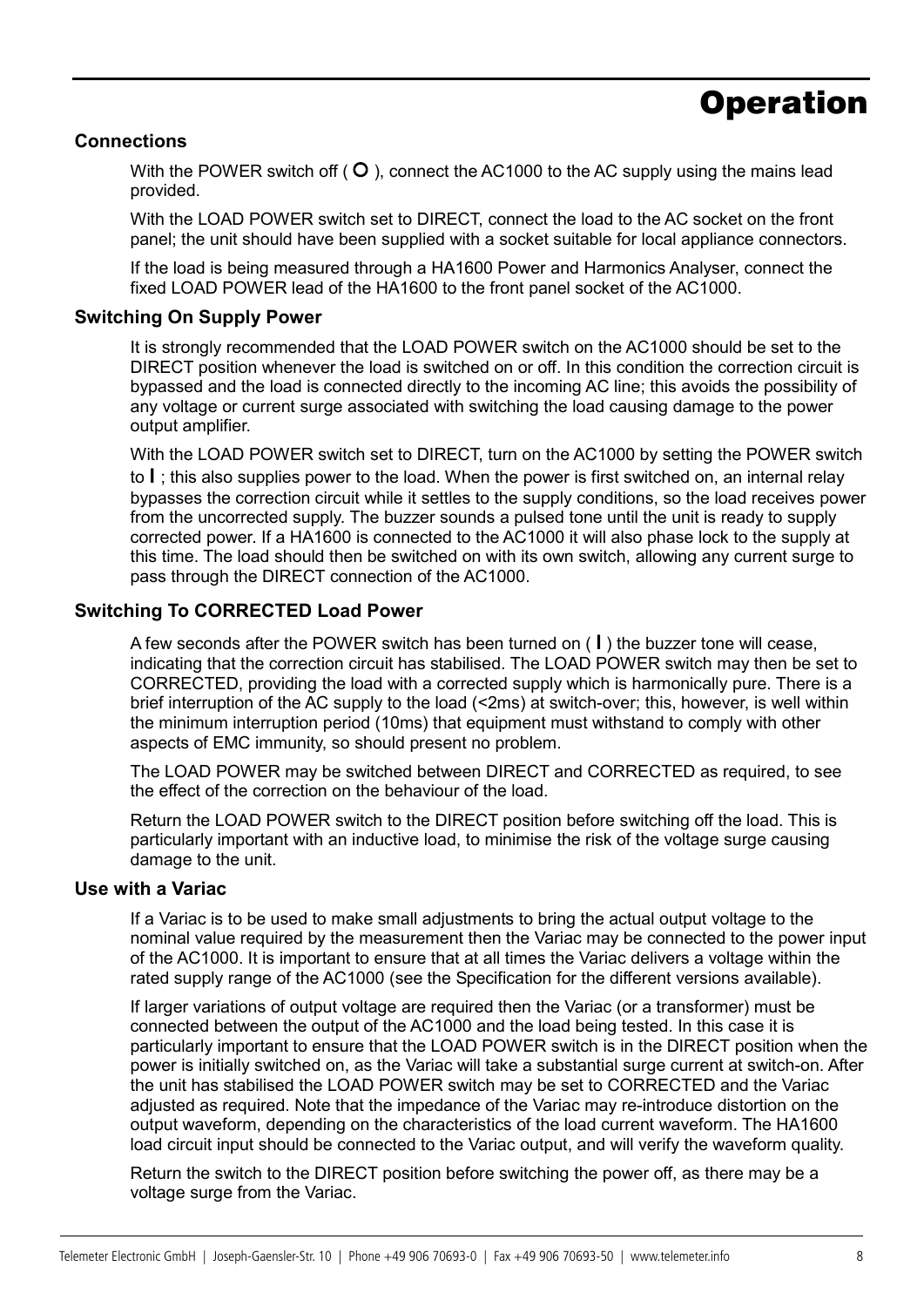### **Stability considerations**

The AC1000 contains a power amplifier with a bandwidth of several kHz. Its stability depends upon both the supply and the load having reasonably low and non-reactive impedances across this frequency band. Instability is more likely with inductive reactance. If instability should arise it can usually be cured by adding a resistive load across the output of the unit (between the AC1000 and the HA1600 if harmonics are being measured). A 60W filament lamp is often sufficient,

## **Voltage, Frequency, Power and Harmonic Purity in CORRECTED Mode**

The AC1000 does not change the frequency of the incoming AC supply. Note that not all national supplies guarantee to meet the ±0.5% frequency specification required by EN61000-3-2, although in practice this will generally be the case.

Similarly, local supply voltage variations mean that the AC1000 will not generally meet the  $\pm 2\%$ voltage tolerance required by EN61000-3-2 unless it is supplied from a variable voltage of suitable power rating such that the output voltage can be adjusted to the required limits. In practice this is easily done because the supply voltage changes quite slowly, giving a reasonable time within specification before further adjustment is needed.

The AC1000 will supply up to 1000VA at 230V, up to 500VA at 115V or up to 440VA at 100V; the maximum load current in all cases is 4·4Arms or 10A peak.

Because the input distortion of the incoming AC supply is undefined it is not possible to guarantee the harmonic purity of the output. However, in practice the AC1000 will produce an output which meets the stringent source requirements of EN61000-3-2 even when the AC supply is severely distorted.

If the AC1000 is being used as a power source for a HA1600, the HA1600 can be used to monitor the quality of the corrected supply voltage. Voltage, frequency, harmonic distortion and crest factor can be continuously monitored and a 'PASS' or 'FAIL' message shown in the Meter display to indicate whether the corrected source is compliant with the requirements of EN61000-3-2 or not.

# **Maintenance**

The Manufacturers or their agents overseas will provide repair for any unit developing a fault. Where owners wish to undertake their own maintenance work, this should only be done by skilled personnel in conjunction with the service manual which may be purchased directly from the Manufacturers or their agents overseas.

### **Cleaning**

8

If the instrument requires cleaning use a cloth that is only lightly dampened with water or a mild detergent.

### **WARNING! TO AVOID ELECTRIC SHOCK, OR DAMAGE TO THE INSTRUMENT, NEVER ALLOW WATER TO GET INSIDE THE CASE. TO AVOID DAMAGE TO THE CASE NEVER CLEAN WITH SOLVENTS.**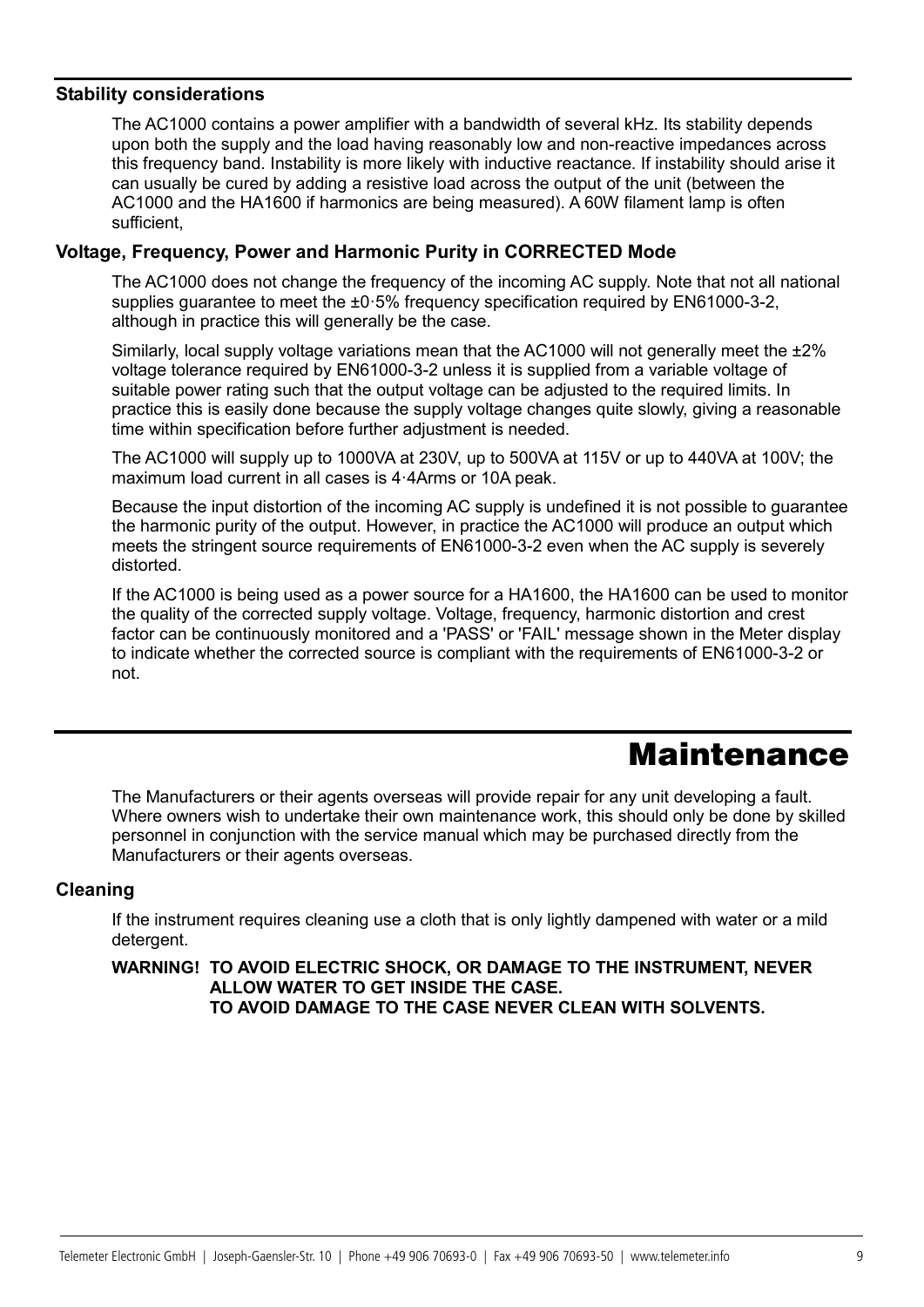# Sécurité

Cet instrument est de Classe de sécurité 1 suivant la classification IEC et il a été construit pour satisfaire aux impératifs EN61010-1 (Impératifs de sécurité pour le matériel électrique en vue de mesure, commande et utilisation en laboratoire). Il s'agit d'un instrument d'installation Catégorie II devant être exploité depuis une alimentation monophasée habituelle.

Cet instrument a été soumis à des essais conformément à EN61010-1 et il a été fourni en tout état de sécurité. Ce manuel d'instructions contient des informations et avertissements qui doivent être suivis par l'utilisateur afin d'assurer un fonctionnement en toute sécurité et de conserver l'instrument dans un état de bonne sécurité.

Cet instrument a été conçu pour être utilisé en interne dans un environnement de pollution Degré 2, plage de températures 5°C à 35°C, 20% - 80% HR (sans condensation). Il peut être soumis de temps à autre à des températures comprises entre +5°C et -10°C sans dégradation de sa sécurité. Ne pas l'utiliser lorsqu'il y a de la condensation.

Toute utilisation de cet instrument de manière non spécifiée par ces instructions risque d'affecter la protection de sécurité conférée. Ne pas utiliser l'instrument en dehors des tensions d'alimentation nominales ou de la gamme des conditions ambiantes spécifiées. Toute humidité excessive risque tout particulièrement d'amoindrir la sécurité.

## **AVERTISSEMENT! CET INSTRUMENT DOIT ETRE RELIE A LA TERRE**

Toute interruption du conducteur de terre secteur à l'intérieur ou à l'extérieur de l'instrument rendra l'instrument dangereux. Il est absolument interdit d'effectuer une interruption à dessein. Ne pas utiliser de cordon de prolongation sans conducteur de protection, car ceci annulerait sa capacité de protection.

Lorsque l'instrument est relié à son alimentation, il est possible que les bornes soient sous tension et par suite, l'ouverture des couvercles ou la dépose de pièces (à l'exception de celles auxquelles on peut accéder manuellement) risque de mettre à découvert des pièces sous tension. Il faut débrancher toute source de tension éventuelle de l'appareil avant de l'ouvrir pour effectuer des réglages, remplacements, travaux d'entretien ou de réparation. Les condensateurs qui se trouvent dans le bloc d'alimentation risquent de rester chargés, même si le bloc d'alimentation a été déconnecté de toutes les sources de tension, mais ils se déchargeront en toute sécurité environ 1 minute après extinction de l'alimentation.

Eviter dans la mesure du possible d'effectuer des réglages, travaux de réparation ou d'entretien lorsque l'instrument ouvert est branché à une source d'alimentation, mais si c'est absolument nécessaire, seul un technicien compétent au courant des risques encourus doit effectuer ce genre de travaux.

S'il est évident que l'instrument est défectueux, qu'il a été soumis à des dégâts mécaniques, à une humidité excessive ou à une corrosion chimique, la protection de sécurité sera amoindrie et il faut retirer l'appareil, afin qu'il ne soit pas utilisé, et le renvoyer en vue de vérifications et de réparations.

Uniquement remplacer les fusibles par des fusibles d'intensité nominale requise et de type spécifié. Il est interdit d'utiliser des fusibles bricolés et de court-circuiter des porte-fusibles. Eviter de mouiller l'instrument lors de son nettoyage.

Les symboles suivants se trouvent sur l'instrument, ainsi que dans ce manuel.

 $\Omega$ 

alimentation secteur OFF (éteinte)



**l** alimentation secteur ON (allumée)

courant alternatif (c.a.)

ATTENTION - se référer à la documentation ci-jointe; toute utilisation incorrecte risque d'endommager l'appareil.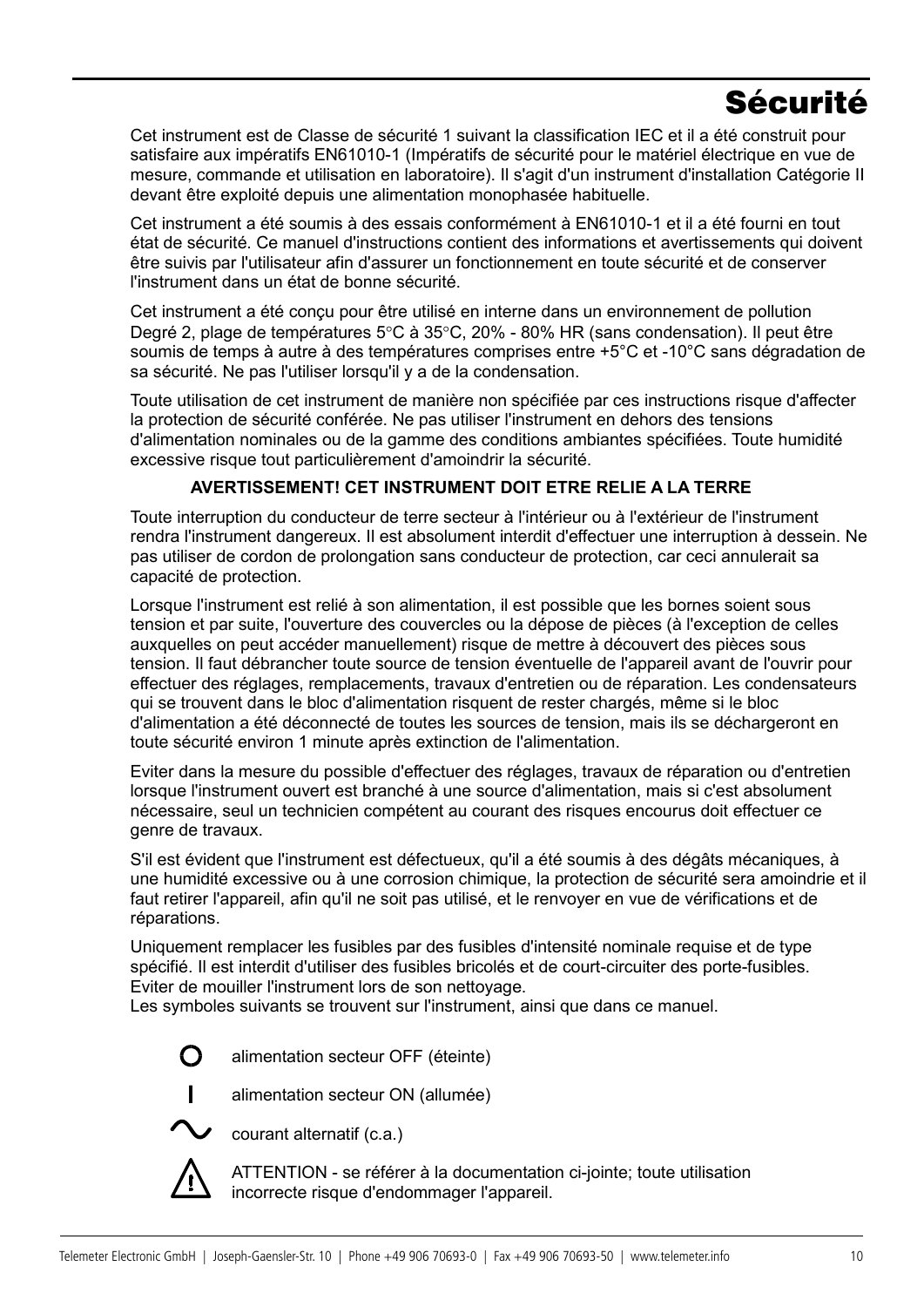## Installation

#### **Tension d'utilisation secteur**

Vérifier que la tension et la fréquence de fonctionnement de l'instrument marquées sur le panneau arrière sont correctes pour l'alimentation locale; elles sont réglées en usine et ne peuvent pas être modifiées par l'utilisateur.

Il y a 6 combinaisons de tensions et de fréquences d'alimentation à savoir: 230 V/50 Hz, 230 V/60 Hz, 115 V/50 Hz, 115 V/ 60Hz, 100 V/50 Hz et 100 V/60 Hz; la section caractéristiques techniques indique la plage de tensions de fonctionnement pour chaque version. L' AC1000 nécessite une fréquence d'entrée précise et stable pour pouvoir fonctionner correctement. Il n'a pas été conçu pour fonctionner à partir de génératrices portables ni d'onduleurs de batterie, et il ne fonctionnera pas s'il est alimenté à partir d'une source d'impédance élevée à 1 kHz, comme par exemple transformateur d'isolement avec bobine divisée.

L'AC1000 ne fonctionne pas en tant que qu'alimentation ininterruptible (UPS), ni en tant que dispositif antiparasite de transitoires ou un stabilisateur de tension.

#### **Fusible**

Le fusible c.a. se trouve dans le tiroir de fusibles dans la partie inférieure du connecteur d'entrée IEC. Pour remplacer le fusible, enlever le cordon de ligne et ouvrir le tiroir de fusibles en utilisant un outil approprié.

Le type de fusible correct pour toutes les tensions de fonctionnement est 20 x 5 mm 5A(T) 250V HBC temporisé.

Veiller à remplacer les fusibles uniquement par des fusibles de courant nominal correct et de type spécifié. Il est interdit d'utiliser des fusibles bricolés et de court-circuiter des porte-fusibles.

#### **Câble secteur**

1<br>10 |<br>10 |

Brancher l'instrument sur l'alimentation CA à l'aide du câble d'alimentation fourni. S'il s'avère nécessaire d'utiliser une fiche secteur destinée à un autre type de prise murale, utiliser un câble secteur à trois fils correctement dimensionné et homologué muni de la fiche murale voulue et d'un connecteur IEC60320 C13 du côté de l'instrument. Cet instrument nécessite un câble nominal de 6 A pour toutes les tensions d'alimentation secteur.

### **AVERTISSEMENT! CET INSTRUMENT DOIT ETRE RELIE A LA TERRE**

Toute interruption du conducteur de terre secteur à l'intérieur ou à l'extérieur de l'instrument rendra l'instrument dangereux. Il est absolument interdit d'effectuer une interruption à dessein.

#### **Ventilation, protection et avertissements sonores**

L'AC1000 dépend du refroidissement d'air forcé par un ventilateur et des encoches de ventilation. Veiller à ne pas restreindre l'écoulement d'air autour du ventilateur et des évents de sortie; on obtiendra généralement une ventilation appropriée en laissant un espace de 75 mm autour de l'appareil.

La source d'alimentation a une protection thermique. Si la charge est trop élevée pour la température ambiante, le circuit de correction sera contourné (c.-à-d. qu'il sera mis sur DIRECT, quel que soit le réglage du commutateur DIRECT/CORRECTED) et le vibreur fera retentir une tonalité continue. Lorsque l'appareil s'est suffisamment refroidi, il repassera automatiquement en mode corrigé, mais si les mêmes conditions de surcharge sont présentes, l'appareil passera en toute sécurité entre DIRECT et CORRECTED à un taux fonction de la surcharge.

L'entrée de la source d'alimentation dispose d'un fusible de 5A(T) qui assure en outre une protection supplémentaire contre les courants de haute charge et fautes internes.

La première fois qu'on met la source d'alimentation sous tension (interrupteur POWER sur **l** ) le vibreur fait retentir une tonalité pulsée pendant quelques secondes jusqu'à ce que le circuit de correction se soit stabilisé. Si la tension d'alimentation descend en dessous du niveau auquel l'appareil peut réussir à corriger l'entrée, le vibreur fera à nouveau retentir une tonalité pulsée.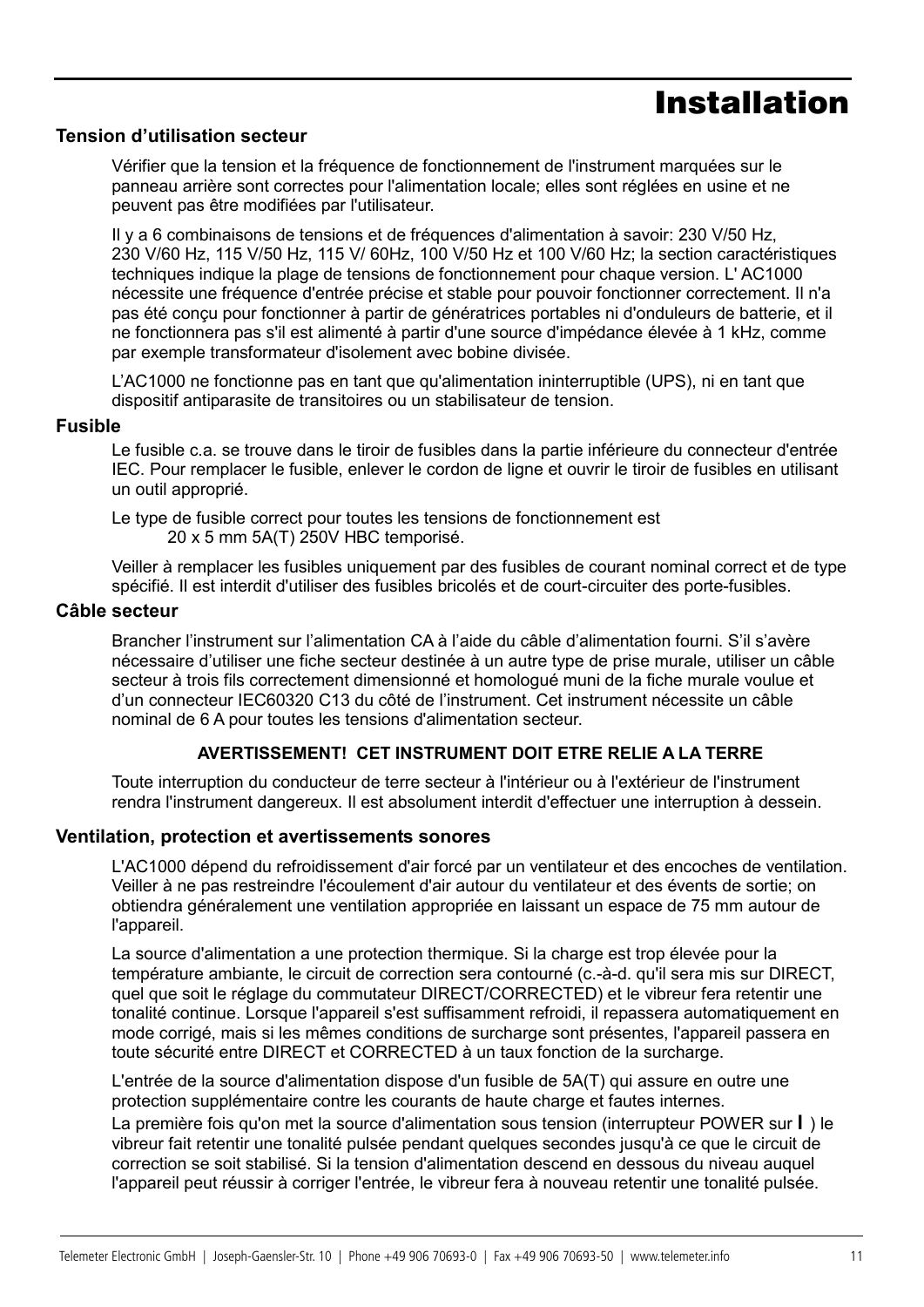## Fonctionnement

## **Connexions**

L'interrupteur POWER (d'alimentation) à l'arrêt ( $\circ$ ), relier l'AC1000 à l'alimentation c.a. en utilisant le câble secteur prévu à cet effet.

Le commutateur LOAD POWER (Chargement d'alimentation) sur DIRECT, relier la charge à la prise c.a. du panneau avant; l'appareil devrait avoir été fourni avec une prise appropriée pour les connecteurs d'appareils locaux.

Si la "charge" est un HA1600 Power and Harmonics Analyser (Analyseur d'harmoniques et puissance HA1600), relier le câble fixe LOAD POWER du HA1600 à la prise du panneau avant de l'AC1000.

## **Mise sous tension de l'alimentation**

Il est recommandé d'activer la charge au moyen de son propre interrupteur d'alimentation et de mettre le commutateur LOAD POWER sur DIRECT, avant d'allumer l'AC1000 en mettant l'interrupteur d'alimentation sur **l**. Le commutateur LOAD POWER sur DIRECT, le circuit de correction est contourné et la charge est reliée directement à la ligne c.a. d'arrivée; ceci évite la possibilité de tout courant de pointe en rapport avec l'activation de la charge, ce qui endommagerait l'amplificateur de sortie de puissance. Noter que si un HA1600 est relié à l'AC1000, la charge reliée à l'HA1600 doit également être activée.

La première fois qu'on met l'alimentation sous tension, un relais interne contourne le circuit de correction, de sorte que tout courant de pointe à la charge contourne l'étage de sortie de puissance, au cas où le commutateur LOAD POWER serait resté sur CORRECTED (Corrigé). Le vibreur fait retentir une tonalité pulsée pendant que le circuit de correction est contourné, se reporter à la section Avertissements sonores.

#### **Mise sous tension de la puissance de charge CORRECTED**

L'interrupteur d'alimentation POWER sur ( **l** ) et le commutateur LOAD POWER sur DIRECT, la charge est reliée directement à l'alimentation d'arrivée c.a.

La tonalité du vibreur s'arrête quelques secondes après qu'on ait mis l'interrupteur POWER sur ( **l** ), ce qui indique que le circuit de correction s'est stabilisé. Il est alors possible de mettre le commutateur LOAD POWER sur CORRECTED, sous réserve que la charge avec alimentation corrigée soit harmoniquement pure. Il se produit une brève interruption de l'alimentation c.a. à la charge (<2ms) à la commutation; cette durée est toutefois nettement comprise dans la période d'interruption minimale (10ms) à laquelle le matériel doit résister pour respecter d'autres aspects de l'immunité CEM, de sorte que ceci ne devrait pas poser de problème.

## **Tension, fréquence, puissance et pureté d'harmoniques en mode CORRECTED**

L'AC1000 ne change pas la fréquence de l'alimentation d'arrivée c.a. Noter que parmi toutes les alimentations nationales, certaines ne garantissent pas le respect des spécifications de fréquence ± 0,5% requises par EN61000-3-2, bien qu'en pratique ceci soit généralement le cas.

De manière similaire, les variations de tension d'alimentation locale veulent dire que l'AC1000 ne satisfera généralement pas à la tolérance de tension ± 2% requise par EN61000-3-2 à moins qu'elle ne provienne d'une tension variable de régime approprié, de manière qu'il soit possible d'ajuster la tension de sortie aux limites requises. En pratique, ceci s'effectue facilement car la tension d'alimentation change très lentement, ce qui donne une durée raisonnable dans les spécifications, avant que des ajustements supplémentaires ne s'avèrent nécessaires.

L'AC1000 fournira jusqu'à 1000 VA à 230 V, jusqu'à 500 VA à 115 V ou jusqu'à 440 VA à 100 V; le courant de charge maximum est de 4,4 A eff. (10Apk) dans tous les cas.

11<br>111 - Johannes<br>111 - Johannes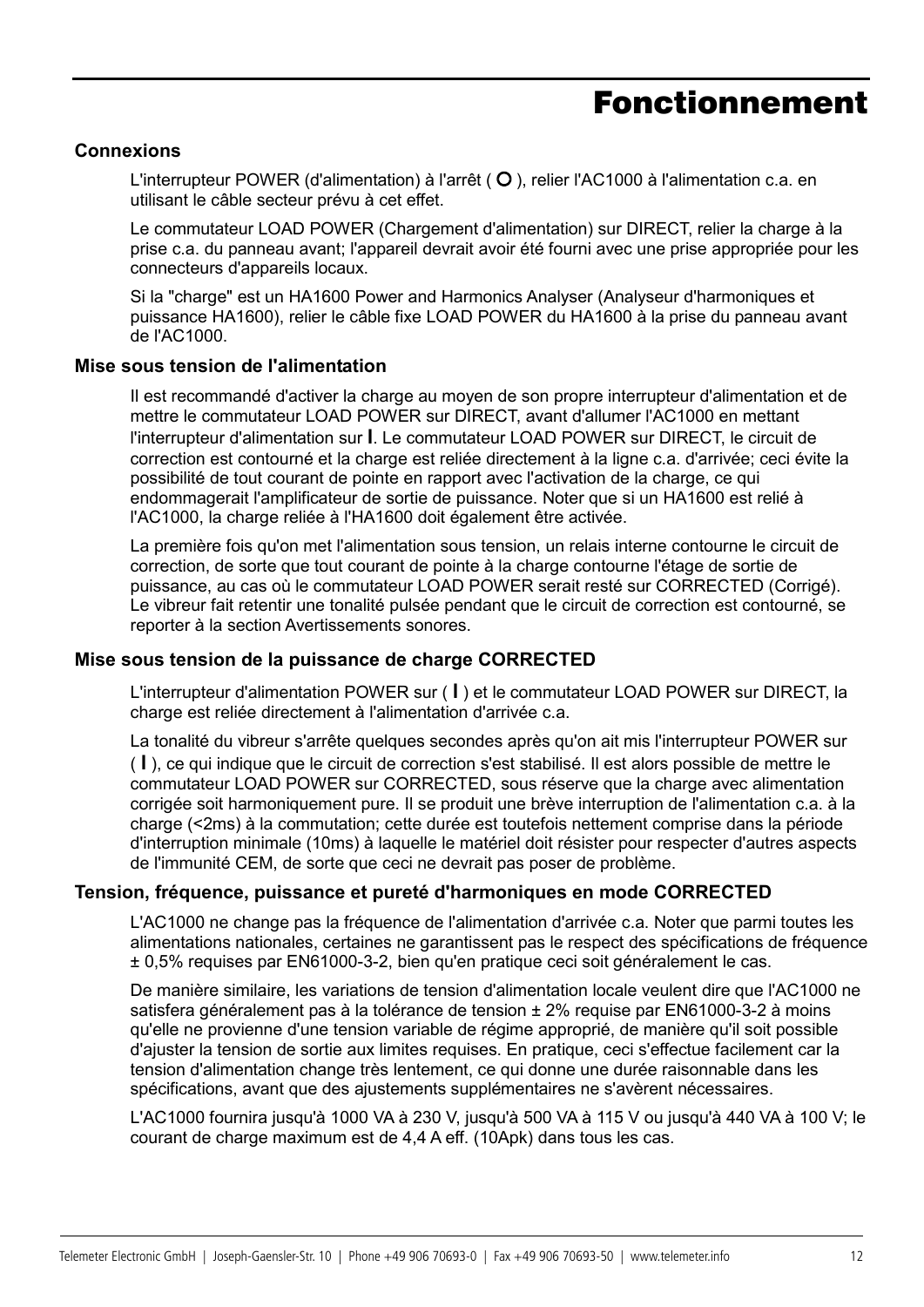La distorsion d'entrée de l'alimentation d'entrée c.a. n'est pas définie et par suite il n'est pas possible de garantir la pureté d'harmoniques de la sortie. En pratique, toutefois, l'AC1000 produira une sortie qui satisfera aux impératifs de source plus rigoureux de EN61000-3-2 même en cas de distorsion importante de l'alimentation c.a.

En cas d'utilisation de l'AC1000 en tant que source de puissance pour un HA1600, le HA1600 peut être utilisé pour contrôler la qualité de la tension d'alimentation corrigée. Il est possible de contrôler en permanence la tension, la fréquence et la distorsion harmonique et d'afficher un message "PASS" (Réussite) ou "FAIL" (Echec) sur l'affichage de l'appareil pour indiquer si la source correcte satisfait ou non aux impératifs de EN61000-3-2.

## Maintenance

Le Constructeur ou ses agents à l'étranger répareront tout bloc qui tombe en panne. Si le propriétaire de l'appareil décide d'effectuer lui-même la maintenance, ceci doit uniquement être effectué par un personnel spécialisé qui doit se référer au manuel d'entretien que l'on peut se procurer directement auprès du Constructeur ou de ses agents à l'étranger.

## **Nettoyage**

12<br>12 March 12<br>12 March 12

Si l'instrument nécessite un nettoyage, utiliser un chiffon légèrement imbibé d'eau ou d'un détergent doux.

**AVERTISSEMENT ! POUR ÉVITER TOUTE DÉCHARGE ÉLECTRIQUE OU DOMMAGE À L'INSTRUMENT, NE JAMAIS LAISSER DE L'EAU PÉNÉTRER DANS LE BOÎTIER. POUR ÉVITER TOUT DOMMAGE AU BOÎTIER, NE JAMAIS LE NETTOYER AVEC DES SOLVANTS.**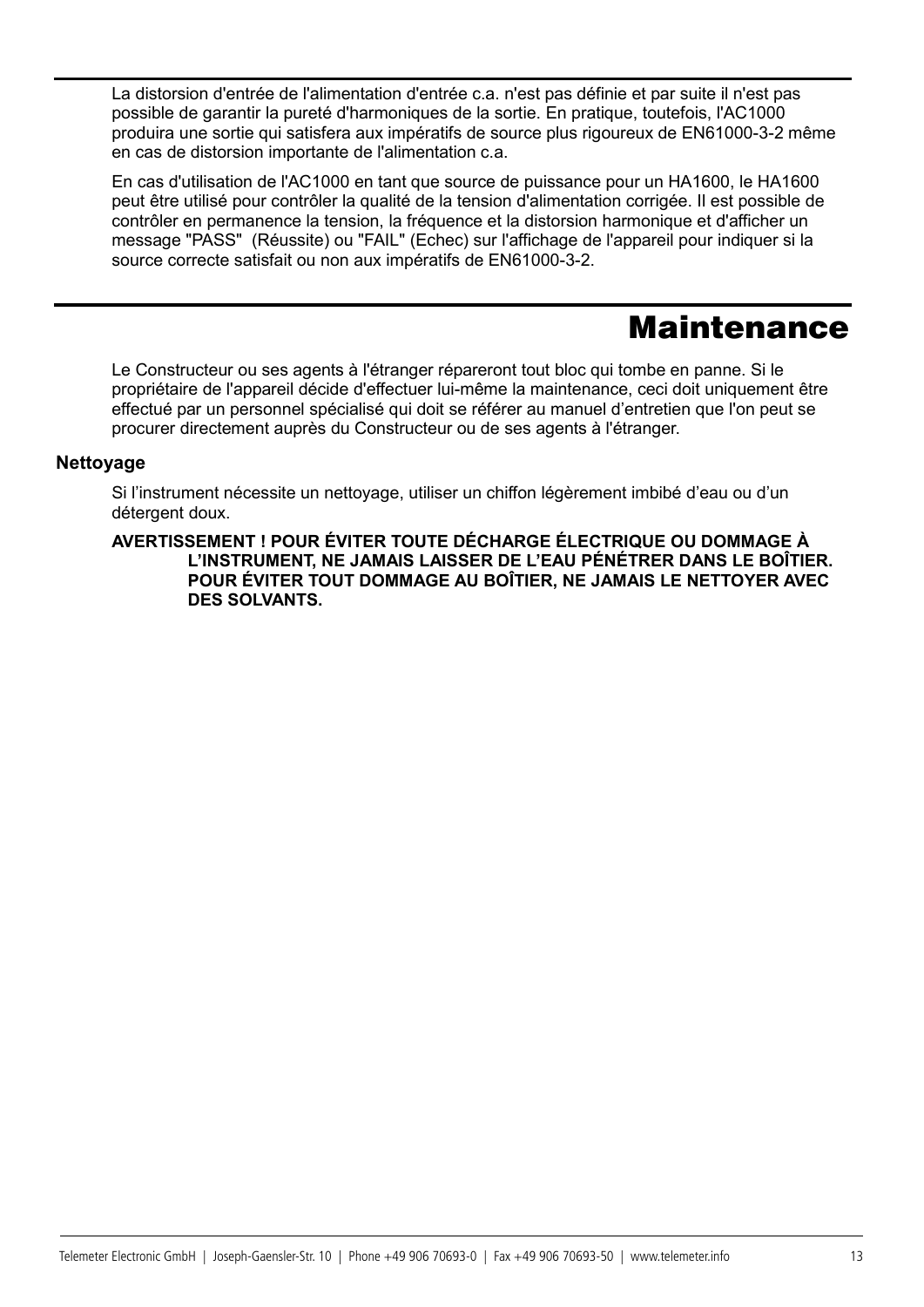# **Sicherheit**

Dieses Gerät wurde nach der Sicherheitsklasse (Schutzart) I der IEC-Klassifikation und gemäß den europäischen Vorschriften EN61010-1 (Sicherheitsvorschriften für elektrische Meß-, Steuer, Regel- und Laboranlagen) entwickelt. Es handelt sich um ein Gerät der Installationskategorie II, das für den Betrieb von einer normalen einphasigen Versorgung vorgesehen ist.

Das Gerät wurde gemäß den Vorschriften EN61010-1 geprüft und wurde in sicherem Zustand geliefert. Die vorliegende Anleitung enthält vom Benutzer zu beachtende Informationen und Warnungen, die den sicheren Betrieb und den sicheren Zustand des Gerätes gewährleisten.

Dieses Gerät ist für den Betrieb in Innenräumen der Umgebungsklass 2 , für einen Temperaturbereich von 5° C bis 35° C und 20 - 80 % relative Feuchtigkeit (nicht kondensierend) vorgesehen. Gelegentlich kann es Temperaturen zwischen +5° und -10°C ausgesetzt sein, ohne daß seine Sicherheit dadurch beeinträchtigt wird. Betreiben Sie das Gerät jedoch auf keinen Fall, solange Kondensation vorhanden ist.

Ein Einsatz dieses Geräts in einer Weise, die für diese Anlage nicht vorgesehen ist, kann die vorgesehene Sicherheit beeinträchtigen. Auf keinen Fall das Gerät außerhalb der angegebenen Nennversorgungsspannungen oder Umgebungsbedingungen betreiben. Besonders zu erwähnen ist zu hohe Feuchtigkeit, die die Sicherheit beeinträchtigen kann.

## **WARNUNG! - DIESES GERÄT MUSS GEERDET WERDEN!**

Jede Unterbrechung des Netzschutzleiters innerhalb oder außerhalb des Geräts macht das Gerät gefährlich. Eine absichtliche Unterbrechung ist verboten. Die Schutzwirkung darf durch Verwendung eines Verlängerungskabels ohne Schutzleiter nicht aufgehoben werden.

Ist das Gerät an die elektrische Versorgung angeschlossen, so können die Klemmen unter Spannung stehen, was bedeutet, daß beim Entfernen von Verkleidungs- oder sonstigen Teilen (mit Ausnahme der Teile, zu denen Zugang mit der Hand möglich ist) höchstwahrscheinlich spannungsführende Teile bloßgelegt weden. Vor jeglichem Öffnen des Geräts zu Nachstell-, Auswechsel-, Wartungs- oder Reparaturzwecken, Gerät stets von sämtlichen Spannungsquellen abklemmen. Kondensatoren in der Stromversorgung können auch noch nach Abschalten sämtlicher Stromversorgung Spannung führen, sie entladen sich jedoch innerhalb von etwa einer Minute nach Spannungsabschaltung.

Jegliche Nachstellung, Wartung und Reparatur am geöffneten, unter Spannung stehenden Gerät, ist nach Möglichkeit zu vermeiden. Falls unvermeidlich, sollten solche Arbeiten nur von qualifiziertem Personal ausgeführt werden, das sich der Gefahren bew ußt ist.

Ist das Gerät eindeutig fehlerbehaftet, bzw. wurde es mechanisch beschädigt, übermäßiger Feuchtigkeit oder chemischer Korrosion ausgesetzt, so können die Schutzeinrichtungen beeinträchtigt sein, weshalb das Gerät aus dem Verkehr zurückgezogen und zur Überprüfung und Reparatur eingesandt werden sollte.

Sicherstellen, daß nur Sicherungen der vorgeschriebenen Stromstärke und des vorgesehenen Typs als Ersatz verwendet werden. Provisorische "Sicherungen" und der Kurzschluß von Sicherungshaltern ist verboten.

Beim Reinigen darauf achten, daß das Gerät nicht naß wird.

Am Gerät werden folgende Symbole verwendet:

Netz OFF (aus)

**l** Netz ON (ein)



Wechselstrom

Vorsicht! Bitte beachten Sie die beigefügten Unterlagen. Falsche Bedienung kann Schaden am Gerät verursachen!

13<br>13 |<br>13 |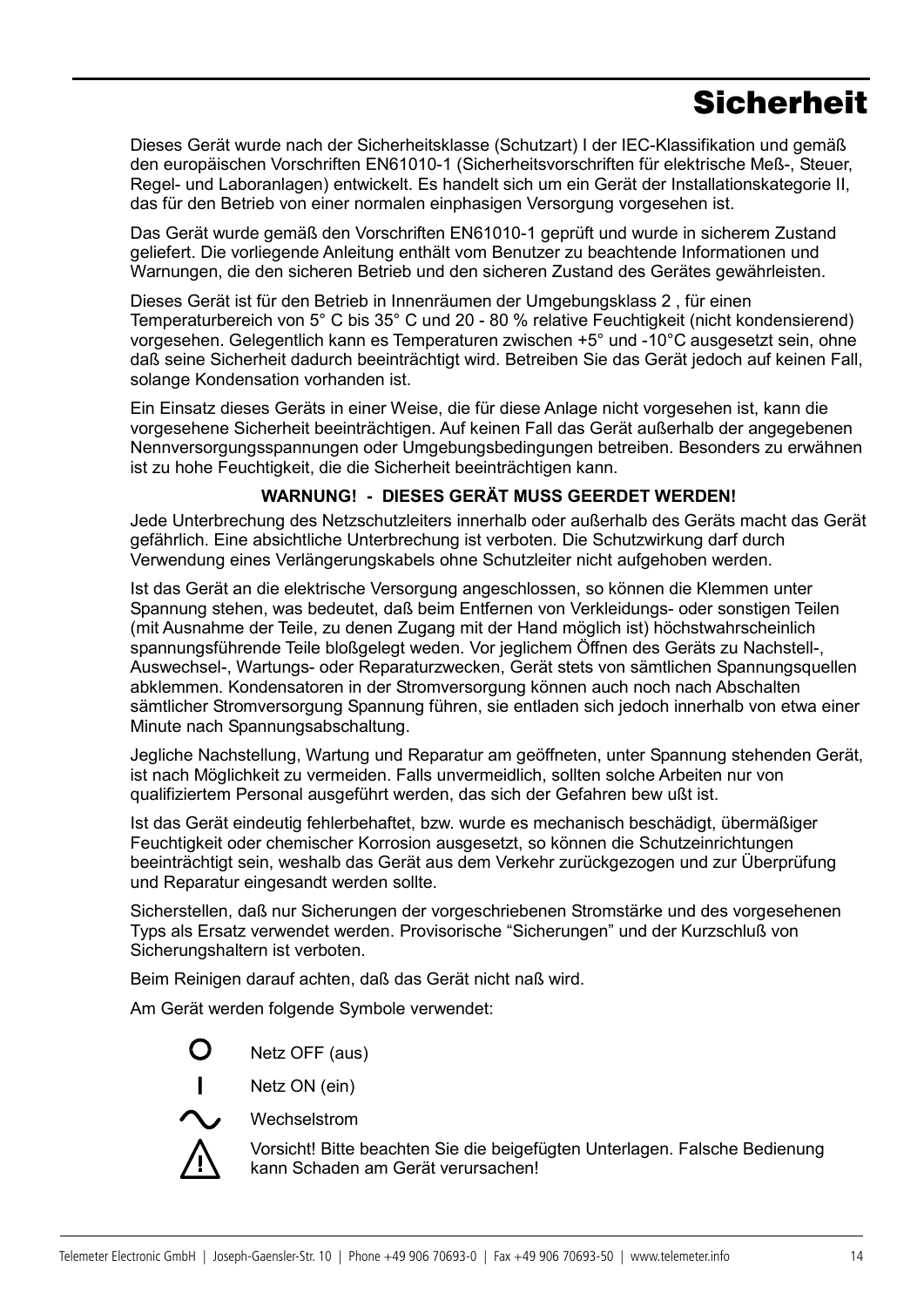## Installation

## **Netzbetriebsspannung**

Prüfen Sie, daß die auf der Geräterückwand angegebene Betriebsspannung und Frequenz mit der Stromversorgung am Ort übereinstimmt. Beide Werte werden im Werk eingestellt und können vom Benutzer nicht geändert werden.

Sechs Kombinationen der Versorgungsspannung und -frequenz sind möglich: 230V/50Hz, 230V/60Hz, 115V/50Hz, 115V/60Hz, 100V/50Hz und 100V/60Hz; im Abschnitt Technische Daten ist der Betriebsbereich für jede Kombination angegeben. Für einen ordnungsgemäßen Betrieb benötigt das AC1000 eine genaue und stabile Eingangsfrequenz.

Das Gerät ist nicht für den Betrieb mit tragbaren Generatoren oder Batterie-Wechselrichtern vorgesehen und funktioniert nicht, wenn es von einer Quelle mit hoher Impedanz bei 1 kHz versorgt wird, wie z.B. von einem Trenntransformator mit geteilter Wicklung.

Ein Gerät des Typs AC1000 kann nicht als unterbrechungsfreie Stromversorgung (USV), Überspannungsbegrenzer oder Spannungsstabilisator betrieben werden.

## **Sicherung**

Die Wechselstromsicherung befindet sich im schubladenförmigen Sicherungshalter im unteren Teil der des IEC Steckanschlusses. Zum Auswechseln der Sicherung, Netzkabel entfernen und Sicherungshalter mit geeignetem Werkzeug öffnen.

Vorgeschriebene Sicherungsart für sämtliche Betriebsspannungen:

Träge Hochleistungssicherung 20 x 5 mm 5A(T) 250 V.

Stellen Sie sicher, daß beim Auswechseln der Sicherungen nur Sicherungen der erforderlichen Stromstärke und der angegebenen Art verwendet werden. Die Verwendung von Behelfssicherungen und das Kurzschließen von Sicherungshaltern ist unzulässig.

### **Netzkabel**

14<br>14<br>14 March

Schließen Sie das Gerät unter Verwendung des mitgelieferten Netzkabels an die Wechselspannungsversorgung an. Falls ein Netzstecker für eine unterschiedliche Netzsteckdose erforderlich ist, muss ein geeigneter und zugelassener, dreiadriger Netzkabelsatz verwendet werden, der mit dem geeigneten Wandstecker und einem IEC60320 C13-Stecker für das Geräteende versehen ist. Für alle Netzspannungen ist bei diesem Gerät ein 6A Netzkabel erforderlich.

## **WARNUNG! DIESES GERÄT MUSS GEERDET WERDEN!**

Jede Unterbrechung des Netzschutzleiters innerhalb oder außerhalb des Geräts macht das Gerät gefährlich. Eine absichtliche Unterbrechung ist unzulässig.

## **Belüftung, Schutz und akustische Warnanzeigen**

Das AC1000 bedient sich der Fremdkühlung mittels eines Gebläses und Lüftungsschlitzen. Es ist deshalb darauf zu achten, daß die Luftzu- und -abfuhr um das Gebläse und die Luftaustrittschlitze nicht beeinträchtigt wird. Ausreichende Be- und Entlüftung ist normalwerweise gewährleistet, wenn ein Abstand von 75 mm rings um das Gerät eingehalten wird.

Die Stromversorgung wird durch Temperaturfühler geschützt. Ist die Last für die herrschende Umgebungstemperatur zu hoch, so wird die Korrekturschaltung umgangen (d.h. es wird auf DIRECT geschaltet, unabhängig von der Einstellung des DIRECT / CORRECTED-Schalters) und die akustische Warnanzeige ertönt kontinuierlich. Sobald das Gerät wieder genügend abgekühlt ist, schaltet es automatisch auf den korrigierten Modus zurück. Treten jedoch dieselben Überlastbedingungen ein, so schaltet das Gerät ohne Gefahr zwischen DIRECT und CORRECTED hin und her, so oft die Überlast dies erforderlich macht.

Die Stromversorgung ist mit einer Sicherung des Typs 5 A (T) versehen, die sich an der Eintrittsstelle befindet und das Gerät zusätzlich vor Überlastströmen und inneren Fehlern schützt. Beim ersten Einschalten (POWER-Schalter auf **l** ) ertönt ein paar Sekunden lang eine pulsierende, akustische Warnanzeige bis die Korrekturschaltung stabilisiert ist. Fällt die Versorgungsspannung unter einen Wert ab, bis zu welchem das Gerät den Eingang erfolgreich korrigieren kann, so ertönt wiederum die pulsierende akustische Warnanzeige.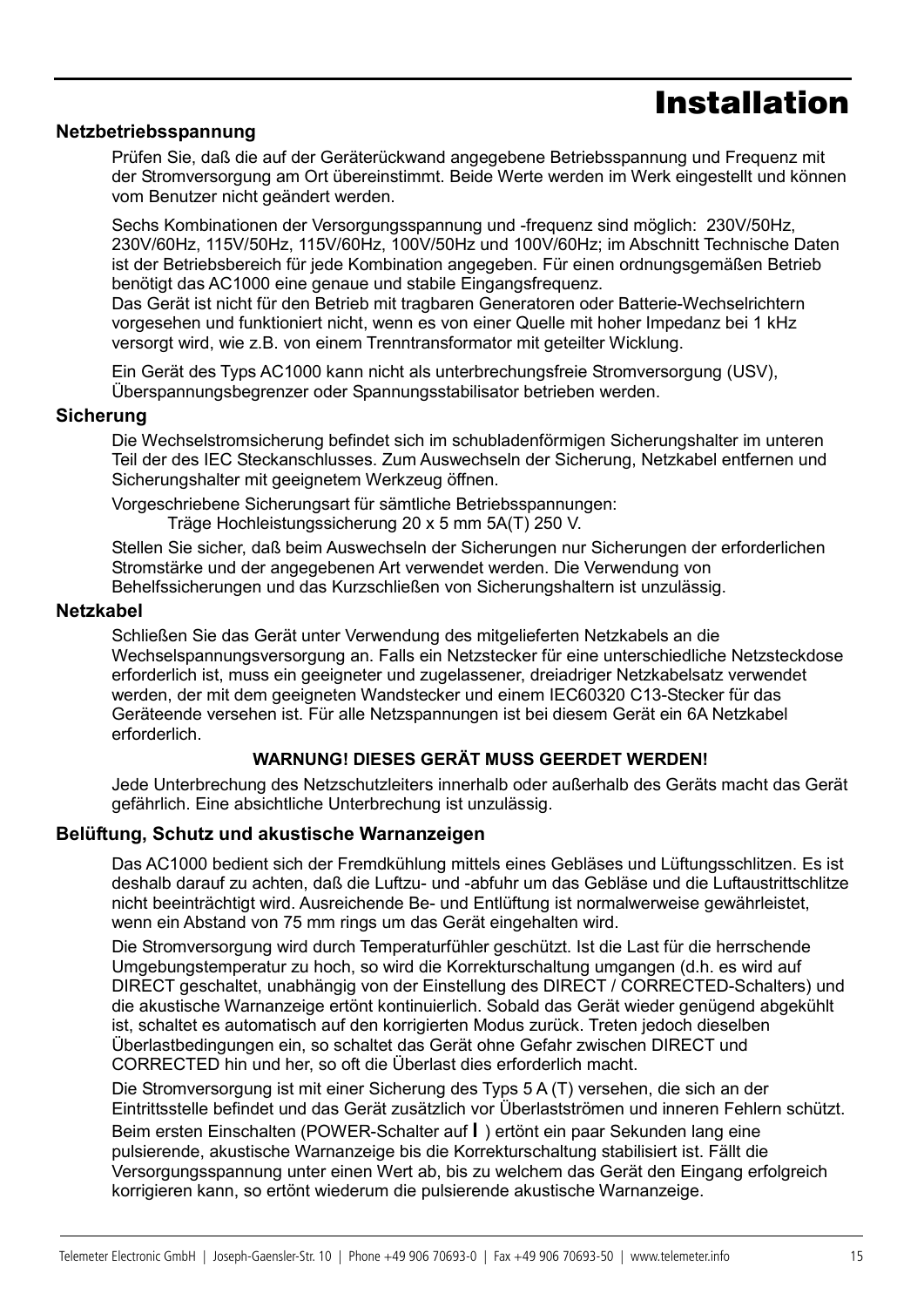## **Betrieb**

### **Anschlüsse**

POWER-Schalter auf Aus ( $\overline{O}$ ) schalten und AC1000-Gerät mit dem mitgelieferten Netzkabel an die Wechselspannungsversorgung anschließen.

LOAD POWER-Schalter auf DIRECT stellen und den Verbraucher an die Wechselspannungsdose an der Fronttafel anschließen. Das Gerät sollte mit einer geeigneten Dose für die am Ort gebräuchlichen Steckvorrichtungen geliefert worden sein.

Handelt es sich beim Verbraucher um einen Power- und Frequenzanalysator des Typs HA1600, so ist das fest installierte LOAD POWER-Kabel des HA1600 an die Steckdose in der Fronttafel des AC1000 anzuschließen.

## **Einschalten der Versorgungsspannung**

Es wird empfohlen, den Verbraucher mit seinem eigenen Schalter einzuschalten und den LOAD POWER-Schalter auf DIRECT zu stellen, bevor das AC1000-Gerät durch Einstellen des POWER-Schalters auf **l** eingeschaltet wird. Ist der LOAD POWER-Schalter auf DIRECT gestellt, wird die Korrekturschaltung umgangen und der Verbraucher wird direkt an die Wechselspannungseinspeisung angeschlossen. Auf diese Weise wird die Möglichkeit von Stromstößen beim Einschalten des Verbrauchers vermieden, die Schaden am Ausgangsverstärker anrichten würden. Beachten Sie bitte, daß beim Anschließen eines HA1600 an ein AC1000 auch der an das Gerät HA1600 angeschlossene Verbraucher eingeschaltet sein sollte.

Beim anfänglichen Einschalten umgeht ein internes Relais die Korrekturschaltung, damit Stromstöße in Richtung Verbraucher die Leistungsendstufe umgehen, für den Fall, daß der LOAD POWER-Schalter in der Stellung CORRECTED belassen wurde. Solange die Korrekturschaltung umgangen wird, ertönt ein pulsierender Warnton. Siehe hierzu auch den Abschnitt über akustische Warnanzeigen.

## **Einschalten des CORRECTED (korrigierten) Verbraucherstroms**

Durch Einschalten des POWER-Schalters ( **l** ) und Einstellen des LOAD POWER-Schalters auf DIRECT, wird der Verbraucher direkt an die Wechselstromversorgung angeschlossen.

Ein paar Sekunden nach Einschalten des POWER-Schalters ( **l** ) verstummt die akustische Warnanzeige, womit angezeigt wird, daß sich die Korrekturschaltung stabilisiert hat. Jetzt kann der LOAD POWER-Schalter auf CORRECTED gestellt werden, so daß der Verbraucher mit korrigiertem, oberwellenfreiem Strom versorgt wird. Beim Umschalten erfolgt eine kurze Unterbrechung (< 2 ms) der Wechselspannungsversorgung zum Verbraucher, die problemlos im Bereich der zulässigen Mindestunterbrechungszeit von 10 ms liegt, der das Gerät standhalten muß um die sonstigen Aspekte der EMV-Funkstörfestigkeitsvorschriften zu erfüllen, so daß dies kein Problem sein dürfte.

## **Spannung, Frequenz, Leistung und Oberwellenfreiheit im CORRECTED (korrigierten) Modus**

Das Gerät AC1000 ändert die Frequenz des eingespeisten Wechselstroms nicht. Beachten Sie bitte, daß die öffentliche Versorgung nicht in allen Ländern die Vorschriften von EN61000-3-2 garantiert, d.h. ± 0·5% max. Frequenabweichung, obwohl diese Vorschrift in der Praxis meist erfüllt wird.

Ähnliches gilt für die Spannungsabweichungen der örtlichen Versorgung, was bedeutet, daß das AC1000 im allgemeinen die von EN61000-3-2 vorgeschriebene Spannungstoleranz von ± 2% nicht erfüllt, es sei denn, daß das Gerät über eine Spannungsquelle mit geeigneter Nennleistung versorgt wird, so daß die Ausgangsspannung auf die erforderlichen Grenzwerte eingestellt werden kann. In der Praxis läßt sich dies leicht durchführen, da sich die Versorgungsspannung relativ langsam ändert und damit im Rahmen der Spezifikation genügend Zeit für weitere Abstimmung läßt.

15<br>15 |<br>15 |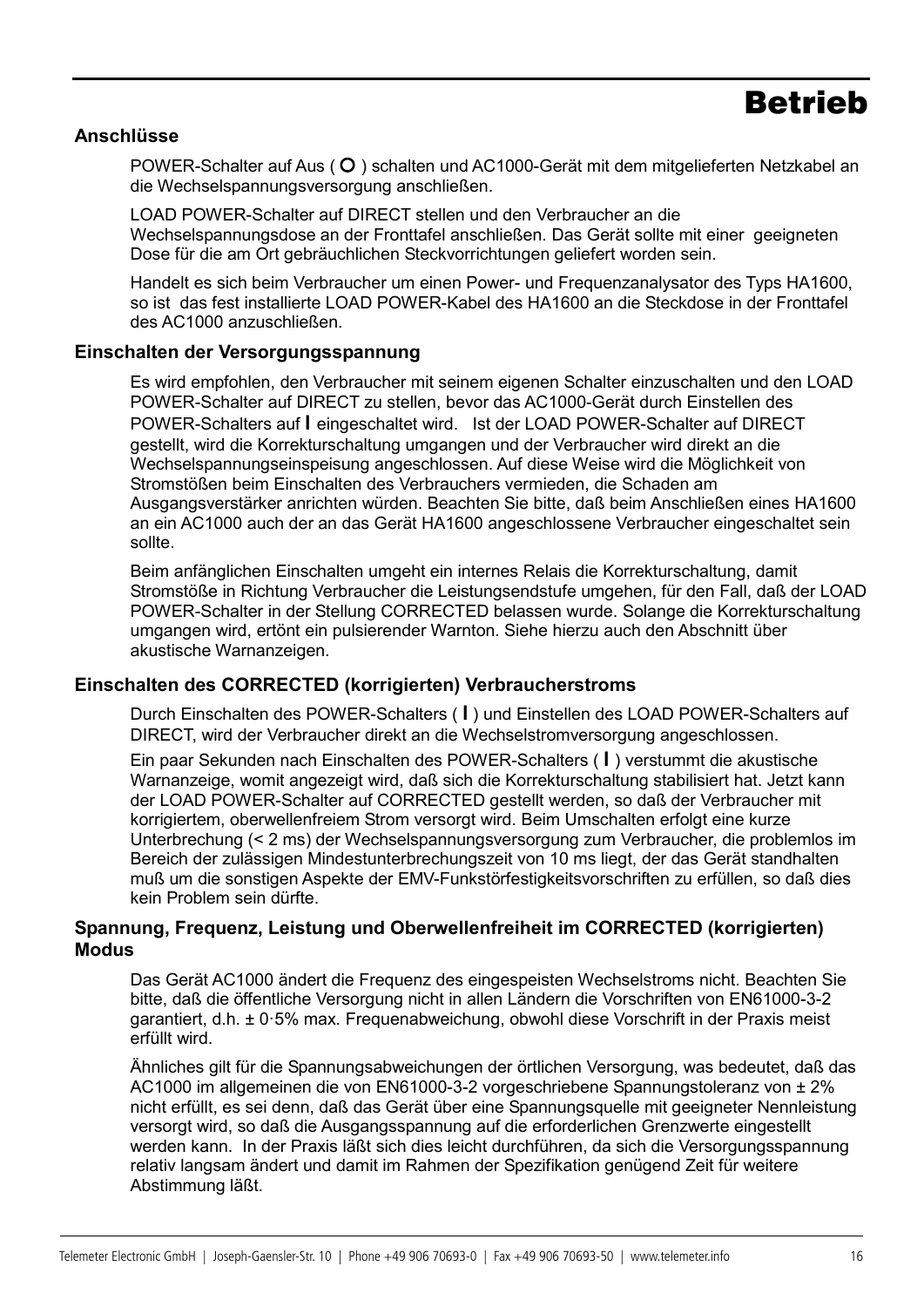Das AC1000 liefert bis zu 1000 VA bei 230 V, bis zu 500 VA bei 115 V oder bis zu 440 VA bei 100 V. Der maximale Laststrom beträgt in allen Fällen 4,4 A<sub>eff</sub> (10A<sub>pk</sub>).

Da die Eingangsverzerrung der Wechselspannungsgversorgung nicht definiert ist, ist es nicht möglich, eine Oberwellenreinheit im Ausgang zu garantieren. Praktisch gesehen erzeugt das AC1000 jedoch eine Ausgangsqualität, die auch den strengsten Versorgungsvorschriften von EN61000-3-2 genügt, selbst dann, wenn die Wechselspannungsversorgung stark verzerrt ist.

Wird das AC1000 als Stromquelle für das Gerät HA1600 verwendet, so kann das HA1600 zur Überwachung der Qualität der korrigierten Versorgungsspannung benutzt werden. Spannung, Frequenz und harmonische Verzerrung lassen sich ständig überwachen und am Gerät mit PASS (Prüfung bestanden) oder FAIL (Prüfung nicht bestanden) anzeigen, womit deutlich gemacht wird, ob die korrigierte Stromquelle den Vorschriften von EN61000-3-2 entspricht oder nicht.

## Wartung

Die Hersteller bzw. deren Vertretungen im Ausland bieten die Reparatur von Geräten an, bei denen eine Störung aufgetreten ist. Wenn der Eigentümer die Wartungsarbeiten selbst durchführen möchte, hat er dafür Sorge zu tragen, daß diese Arbeiten ausschließlich von entsprechend qualifiziertem Personal und gemäß Wartungshandbuch ausgeführt werden, das direkt von den Herstellern oder deren Vertretungen im Ausland bezogen werden kann.

## **Reinigung**

16

Verwenden Sie zur Reinigung des Geräts ein leicht mit Wasser oder einem milden Reinigungsmittel angefeuchtetes Tuch.

#### **ACHTUNG! ZUR VERMEIDUNG VON STROMSCHLÄGEN ODER BESCHÄDIGUNGEN DES GERÄTS DARF KEIN WASSER IN DAS GEHÄUSE GELANGEN. KEINE LÖSUNGSMITTEL ZUR REINIGUNG VERWENDEN, UM SCHÄDEN AM GEHÄUSE ZU VERMEIDEN.**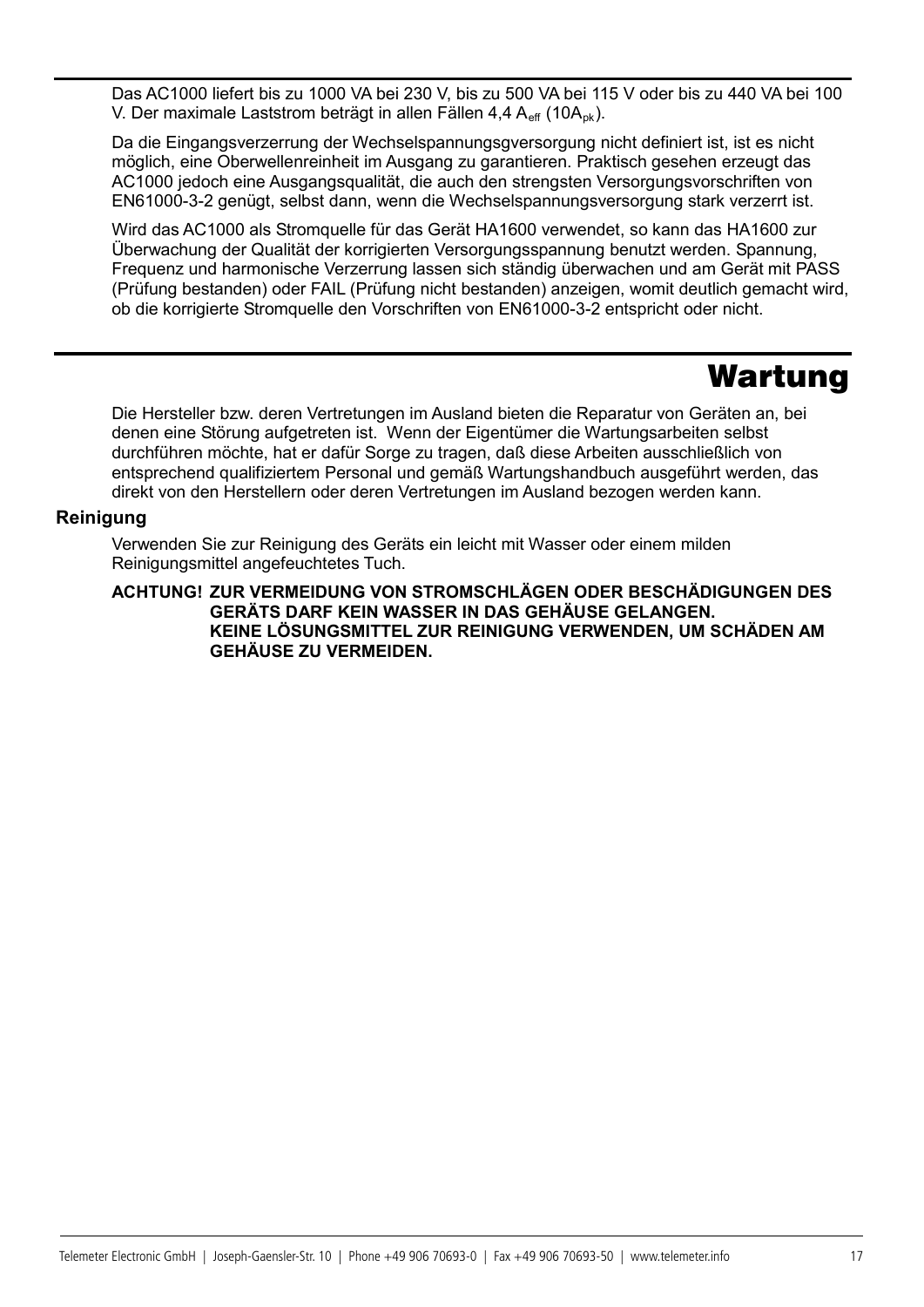## **Sicurezza**

Questo strumento appartiene alla Categoria di Sicurezza 1, secondo la classifica IEC, ed è stato progettato in modo da soddisfare i criteri EN61010-1 (requisiti di Sicurezza per Apparecchiature di misura, controllo e per uso in laboratorio). È uno strumento di Categoria d'installazione II ed è inteso per il funzionamento con un'alimentazione normale monofase.

Questo strumento ha superato le prove previste da EN61010-1 e viene fornito in uno stato di sicurezza normale. Questo manuale contiene informazioni e avvertenze che devono essere seguite per assicurare un funzionamento sicuro e mantenere lo strumento in condizioni di sicurezza.

Questo strumento è progettato per uso all'interno e in un ambiente d'inquinamento Grado 2, entro la gamma di temperatura da 5°C a 35C°, con umidità relativa (non condensante) di 20% - 80%. Può occasionalmente essere assoggettato a temperature fra +5°C e -10°C senza comprometterne la sicurezza. Non usare in presenza di condensazione.

L'uso dello strumento in maniera non conforme a quanto specificato in queste istruzioni potrebbe pregiudicare la protezione di cui è dotato. Non usare lo strumento per misurare tensioni al di sopra dei valori nominali o in condizioni ambientali al di fuori di quelle specificate. In particolare, un eccesso di umidità potrebbe pregiudicare la sicurezza.

## **ATTENZIONE: QUESTO STRUMENTO DEVE ESSERE COLLEGATO A TERRA**

Una qualsiasi interruzione sia interna che esterna del collegamento a terra rende pericoloso questo strumento. È proibito interrompere questo collegamento deliberatamente. L'azione protettiva non deve essere negata dall'uso di una prolunga priva conduttore di protezione.

Quando lo strumento è collegato all'alimentazione, alcuni morsetti sono sotto tensione e l'apertura dei coperchi o la rimozione di parti (eccetto quei componenti accessibili senza l'uso di attrezzi) può lasciare scoperti i morsetti sotto tensione. Prima di aprirla per eseguire regolazioni, manutenzione o riparazioni, l'apparecchiatura deve essere staccata da tutte le sorgenti di tensione. I condensatori collegati all'alimentazione interna possono essere carichi anche dopo aver staccato l'alimentazione ma si scaricano in tutta sicurezza circa 1 minuto dopo aver staccato la corrente.

Per quanto possibile, si consiglia di evitare qualsiasi operazione di regolazione e riparazione quando lo strumento è sotto tensione e, qualora fosse inevitabile, dette operazioni devono essere eseguite da una persona specializzata in materia, che sia pienamente conscia del pericolo presente.

Quando sia chiaro che lo strumento è difettoso, o che ha subito un danno meccanico, un eccesso di umidità, o corrosione a mezzo di agenti chimici, la sicurezza potrebbe essere stata compromessa e lo strumento deve essere ritirato dall'uso e rimandato indietro per le prove e le riparazioni del caso.

Assicurarsi di usare solo fusibili della portata giusta e del tipo corretto durante eventuali sostituzioni. Sono proibiti sia l'uso di fusibili improvvisati che il corto circuito deliberato dei portafusibili.

Evitare di bagnare lo strumento quando lo si pulisce.

Sullo strumento e in questo manuale si fa uso dei seguenti simboli.

O alimentazione OFF (spenta)



**l** alimentazione ON (accesa)



Corrente Alternata

Attenzione – vedere i documenti allegati. L'uso errato può danneggiare lo strumento.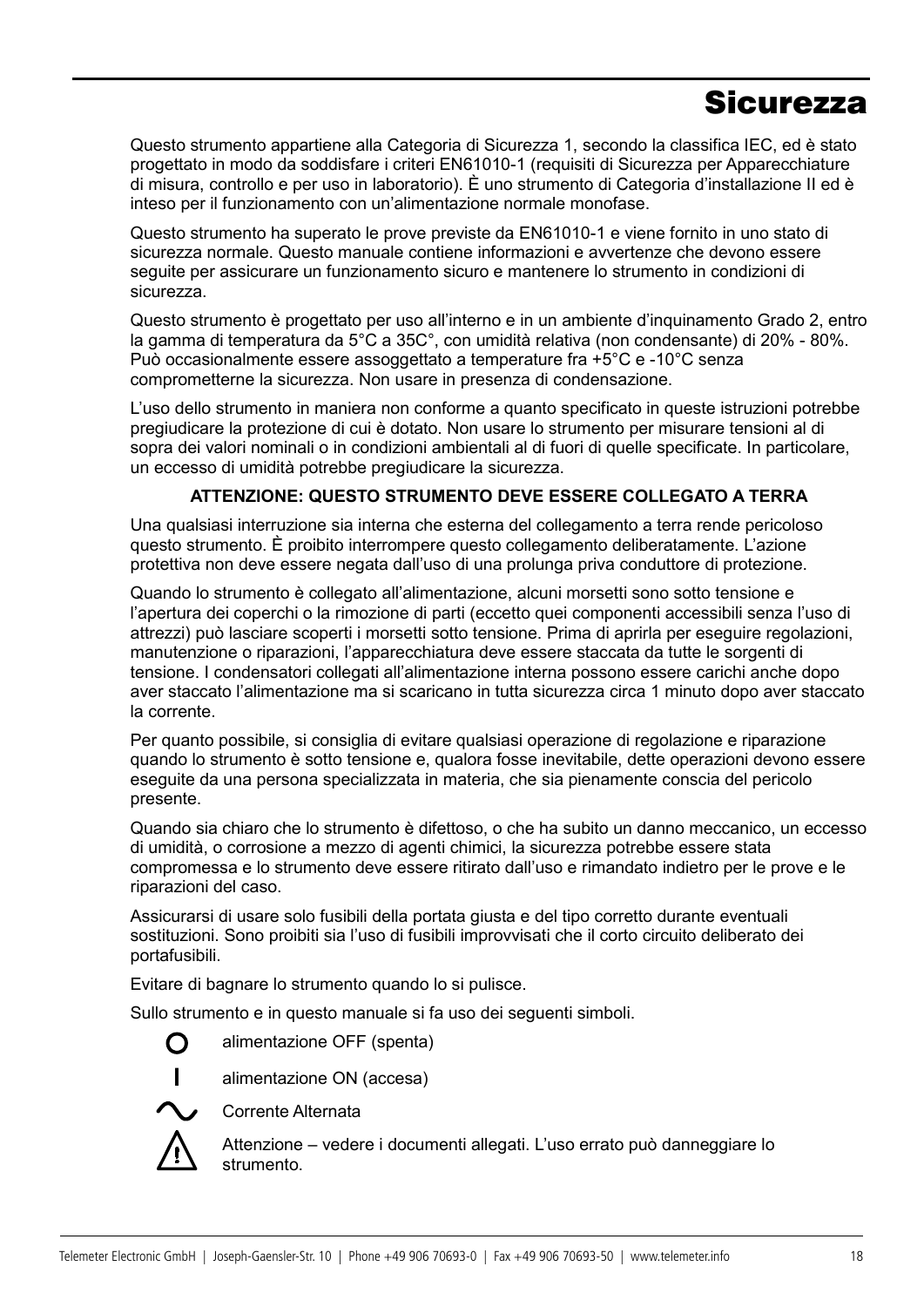# Installazione

## **Tensione d'esercizio**

Controllare che la tensione e la frequenza d'esercizio dello strumento indicate sul pannello posteriore corrispondano ai valori della rete locale; questi parametri sono impostati in fabbrica e l'utente non può cambiarli.

Esistono 6 combinazioni della tensione e frequenza d'esercizio: 230V/50Hz, 230V/60Hz, 115V/50Hz, 115V/60Hz, 100V/50Hz e 100V/60Hz. La specifica indica la combinazione d'esercizio di ciascuna versione. Per funzionare correttamente l'AC1000 richiede una frequenza in entrata precisa e stabile. Non è stato progettato per un'alimentazione proveniente da generatori portatili o da invertitori di batterie e non funzionerà se alimentato da una sorgente che abbia un'impedenza alta a 1 kHz, ad es. un trasformatore d'isolamento con bobine separate.

L'AC1000 non funziona come un dispositivo d'alimentazione non interrompibile (UPS), come un dispositivo di soppressione dei transienti o come uno stabilizzatore di tensione.

#### **Fusibile**

18

Il fusibile c.a. è situato nel portafusibili nella parte inferiore del connettore d'ingresso IEC. Per sostituire il fusibile, rimuovere il cavo di linea ed aprire il portafusibili con uno strumento adatto.

Il tipo di fusibile adatto a tutte le tensioni è il 20 x 5mm 5A(T) 250V HBS ritardato.

Accertarsi che per la sostituzione vengano utilizzati esclusivamente fusibili con la corrente nominale richiesta e del tipo specificato. Sono vietati l'uso di fusibili di ripiego e la cortocircuitazione dei portafusibili.

#### **Cavo d'alimentazione**

Collegare lo strumento all'alimentazione CA utilizzando il cavo di alimentazione fornito. Qualora sia necessaria una spina di alimentazione per una presa di rete diversa, utilizzare un cavo idoneo e approvato, con spina a muro e connettore IEC60320 C13 per il collegamento con lo strumento. Questo strumento richiede un cavo con intensità 6A per tutte le tensioni di alimentazione.

### **ATTENZIONE! QUESTO STRUMENTO DEVE ESSERE COLLEGATO A TERRA**

Una qualsiasi interruzione sia interna che esterna del collegamento a terra rende pericoloso questo strumento. È proibito interrompere questo collegamento deliberatamente.

#### **Ventilazione, Protezione e Avvisi sonori**

L'AC1000 si affida a un raffreddamento forzato ad aria e alle fessure di ventilazione. Si deve perciò fare attenzione a non limitare la circolazione dell'aria nei pressi della ventola e delle uscite dell'aria stessa.; si ottiene un'adeguata ventilazione lasciando uno spazio libero di 75mm su ogni lato dell'alloggiamento.

La sorgente di potenza è fornita di protezione termica. Se il carico dovesse essere troppo alto per la temperatura ambiente, il circuito di correzione viene escluso (torna in posizione di DIRECT senza riguardo all'impostazione del commutatore DIRECT/CORRECTED) e il cicalino emette un tono continuo. Quando l'unità si è raffreddata sufficientemente, si riporta automaticamente in modalità corrected e, se le condizioni di sovraccarico continuano commuterà in modo sicuro fra le modalità DIRECT e CORRECTED più o meno frequentemente a seconda del valore del sovraccarico.

L'entrata della sorgente di potenza è dotata di un fusibile 5A(T) che protegge l'unità contro la corrente di carico alta e contro eventuali guasti interni.

Quando si accende per la prima volta (interruttore POWER impostato su **l** ) il cicalino emette un tono a impulsi per pochi secondi, cioè fino a quando il circuito di correzione non si stabilizza. Lo stesso tono sarà emesso se la tensione di rete scende al di sotto del livello che permette allo strumento di correggere adeguatamente il valore in entrata.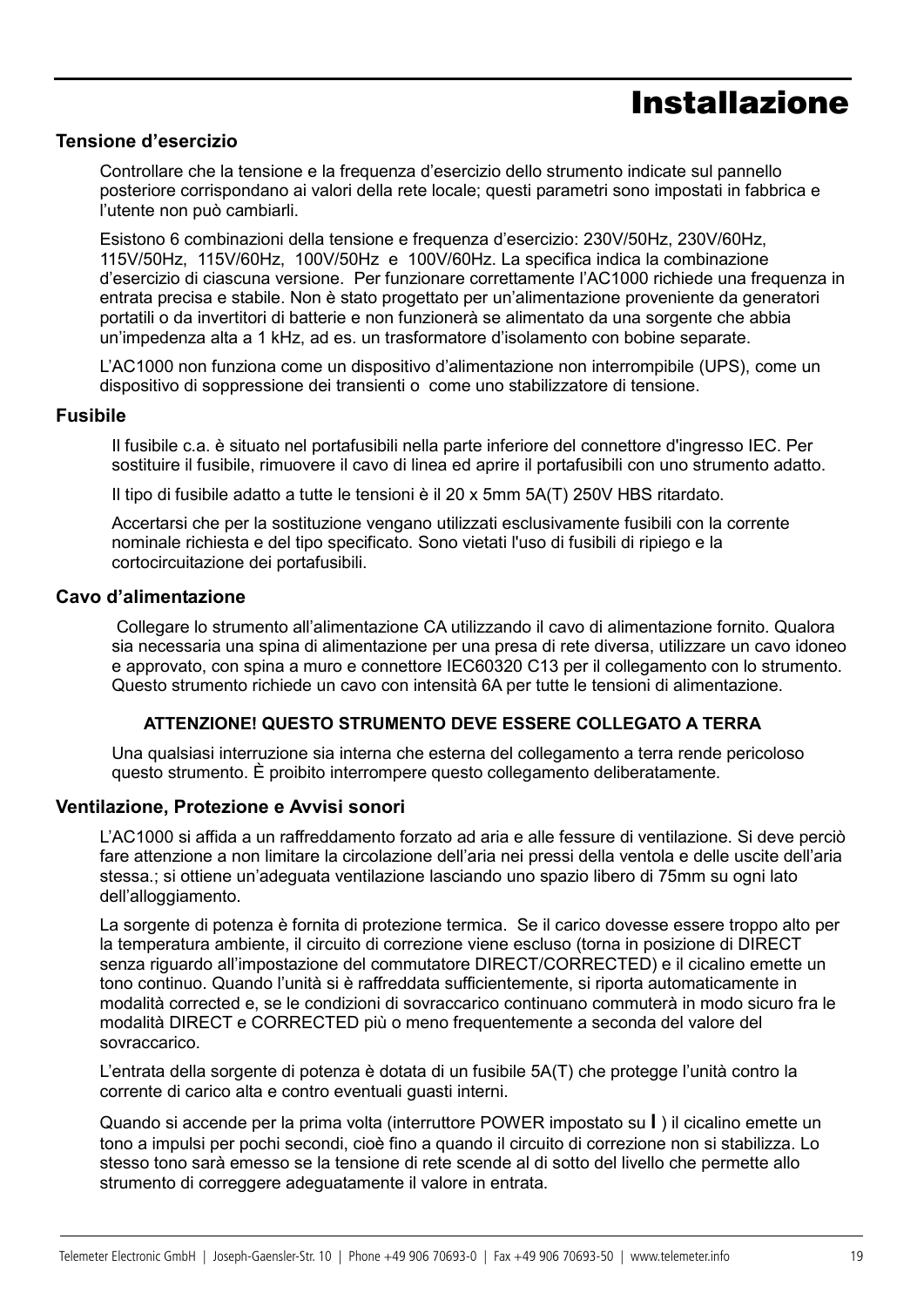## Funzionamento

## **Collegamenti**

Con l'interruttore POWER (alimentazione) spento  $\overline{O}$ ), collegare l'AC1000 alla rete a mezzo dell'apposito cavo fornito con lo strumento.

Con l'interruttore LOAD POWER (alimentazione del carico) in posizione di DIRECT (diretta), collegare il carico alla presa c.a. sul pannello anteriore; lo strumento prevede una presa adatta al sistema locale.

Se il "carico" è un HA1600 Power and Harmonics Analiser (analizzatore dell'alimentazione e delle armoniche), collegare il cavo fisso LOAD POWER dell'HA1600 alla presa sul pannello anteriore dell'AC1000.

#### **Accensione dell'Alimentazione**

Si consiglia di accendere il carico a mezzo del proprio interruttore e di portare l'interruttore LOAD POWER in posizione di DIRECT prima di accendere l'AC1000 portando l'interruttore POWER in posizione di ( **l** ). Con l'interruttore LOAD POWER in posizione di DIRECT si esclude il circuito di correzione e il carico viene collegato direttamente alla rete a c.a. evitando in questo che un possibile colpo di corrente associato all'accensione del carico possa danneggiare l'amplificatore di potenza in uscita. Si voglia notare che se l'HA1600 è collegato all'AC1000, il carico allacciato all'HA1600 deve anch'esso essere acceso.

Quando si accende per la prima volta, un relè interno esclude il circuito di correzione di modo che un possibile colpo di corrente non passa attraverso lo stadio di potenza in uscita anche se l'interruttore LOAD POWER è stato dimenticato in posizione di CORRECTED (corretta). In questo caso, durante l'esclusione del circuito di correzione, si sente un tono a impulsi; vedere la sezione "Avvisi Sonori".

### **Accensione del CORRECTED dell'alimentazione al carico**

Con l'interruttore POWER acceso ( **l** ) e l'interruttore LOAD POWER in posizione di DIRECT, il carico viene allacciato direttamente alla rete a c.a.

Pochi secondi dopo ave portato l'interruttore POWER in posizione di acceso ( **l** ) il tono cessa e questo indica che il circuito di correzione si è stabilizzato e che si può quindi portare l'interruttore LOAD POWER nella sua posizione di CORRECTED per fornire al carico un'alimentazione corretta e libera da armoniche. Al momento di commutazione c'è una breve interruzione dell'alimentazione al carico (<2ms), interruzione che rientra comodamente nel periodo minimo d'interruzione (10ms) a cui il carico deve essere capace di far fronte per osservare altri aspetti dell'immunità EMC e che non dovrebbe perciò presentare alcun problema.

### **Modalità CORRECTED – Assenza di armoniche in tensione e frequenza d'alimentazione**

L'AC1000 non cambia la frequenza della corrente alternata in entrata. Si voglia notare che, sebbene la maggior parte lo faccia, non tutte le reti nazionali garantiscono il limite di ± 0,5% della frequenza richiesto dall'EN610000-3-2.

Allo stesso modo, possibili variazioni della tensione locale, possono significare che l'AC1000 potrebbe non essere in grado di trovarsi entro il limite di tolleranza del ± 2% della tensione richiesto dall'EN61000-3-2 a meno che non sia alimentato da una sorgente di tensione variabile di potenza adatta e tale da permettere la regolazione della tensione in uscita entro i limiti richiesti. In pratica è facile farlo perché la tensione di rete varia lentamente e c'è perciò un ragionevole periodo di tempo per eseguire le regolazioni necessarie.

L'AC1000 fornisce fino a 1000 VA a 230V, fino a 500Va a 115V e fino a 440Va a 100V. In tutti i casi, la corrente massima di carico è di 4,4A valore efficace (10Apk).

19<br>19<br>19 Martin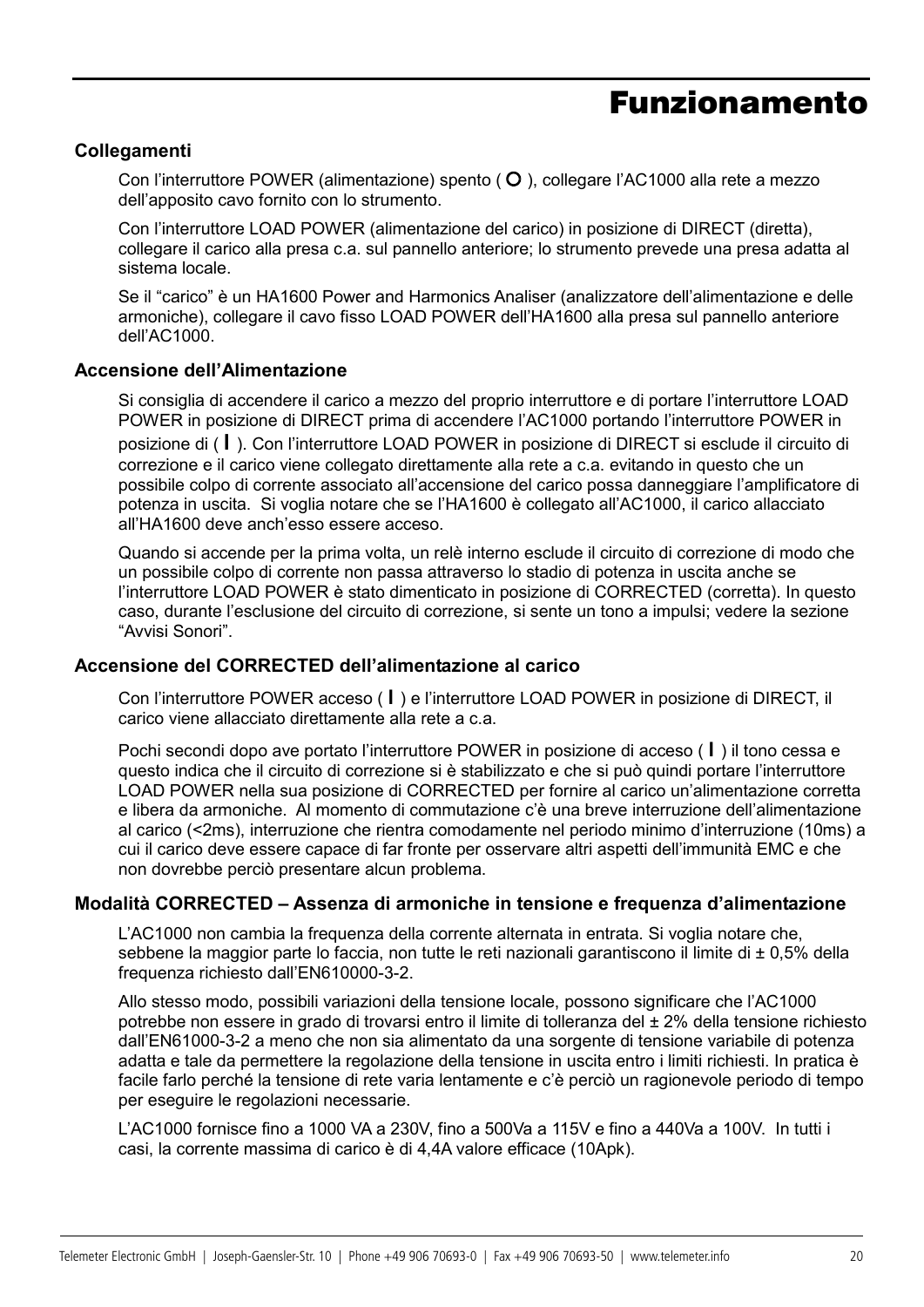Poiché la distorsione in entrata è indeterminata, non è possibile garantire la mancanza di armoniche nell'uscita. In pratica però l'AC1000 produce un'uscita che soddisfa i severi requisiti dell'EN1000-3-2 anche quando la rete presenta una distorsione notevole.

Se si usa l'AC1000 come una sorgente di potenza per un HA1600, si può utilizzare quest'ultimo per il monitoraggio della qualità della tensione d'alimentazione. La tensione, la frequenza e la distorsione armonica possono essere controllate continuamente e la visualizzazione dello strumento mostrerà un messaggio di PASS (va bene) o FAIL (insufficiente) per indicare se la sorgente corretta soddisfa o meno i requisiti dell'EN1000-3-2

## Manutenzione

I Produttori o i loro agenti all'estero faranno le riparazioni necessarie in caso di guasto. Qualora l'utente desiderasse eseguire il lavoro di manutenzione, tale lavoro deve essere fatto solo da personale qualificato e usando il manuale di servizio che può essere acquistato direttamente dai Produttori o dai loro agenti all'estero.

## **Pulizia**

20

La pulizia dello strumento deve essere eseguita con un panno leggermente inumidito con acqua o detergente neutro.

**AVVERTENZA! ONDE EVITARE SCOSSE ELETTRICHE O DANNEGGIARE LO STRUMENTO, EVITARE TASSATIVAMENTE L'INGRESSO D'ACQUA NELL'INVOLUCRO DELLO STRUMENTO. MAI UTILIZZARE SOLVENTI PER LA PULIZIA DEL CORPO DELL'UNITÀ.**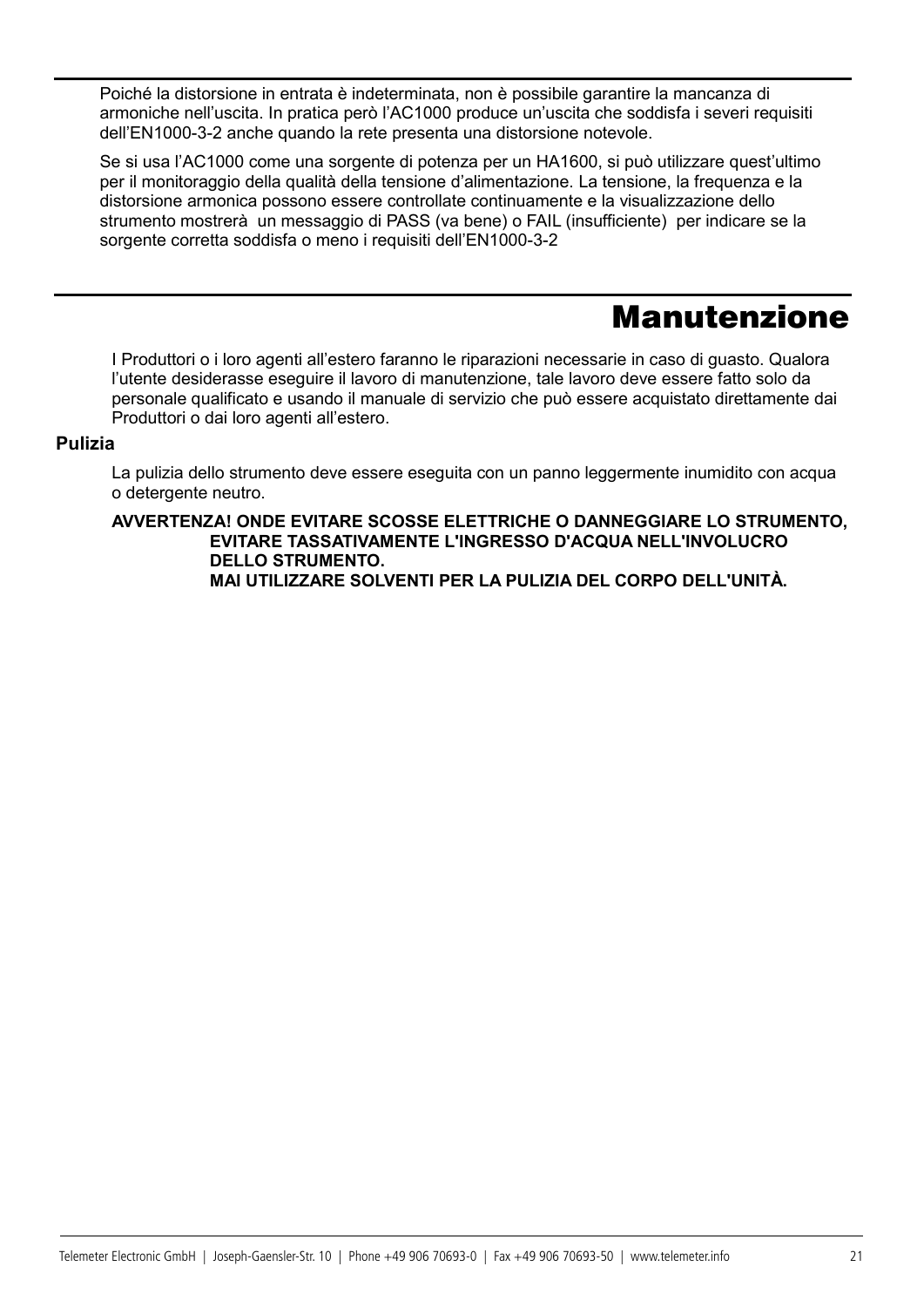# **Seguridad**

Este es un instrumento de Clase de Seguridad I según la clasificación del IEC y ha sido diseñado para cumplir con los requisitos del EN61010-1 (Requisitos de Seguridad para Equipos Eléctricos para la Medición, Control y Uso en Laboratorio). Es un instrumento de Categoría de Instalación II propuesto para ser usado con un suministro monofásico normal.

Este instrumento ha sido comprobado según la norma EN61010-1 y ha sido suministrado en una condición segura. El manual de instrucciones contiene información y advertencias que deben seguirse para asegurar el empleo seguro por el usuario y para mantener al instrumento en una condición segura.

Este instrumento ha sido diseñado para ser utilizado en el interior en un ambiente de Grado de Polución 2 a temperaturas de entre 5ºC y 35ºC y una humedad relativa de entre el 20% y el 80% (sin condensación). De manera ocasional puede someterse a temperaturas de entre +5ºC y -10ºC sin que ello afecte a su seguridad. No hay que ponerlo en funcionamiento mientras haya condensación.

El uso de este instrumento en una manera no especificada por estas instrucciones puede afectar a la seguridad protectora provista. El instrumento no debe ser utilizado fuera de su clasificación de voltaje o de su gama ambiental. Su seguridad puede ser afectada, en particular, por un exceso de humedad.

## **ADVERTENCIA! ESTE INSTRUMENTO DEBE CONECTARSE A TIERRA**

Cualquier interrupción del conductor a tierra dentro o fuera del instrumento implicaría que el instrumento resultara peligroso. Está prohibida cualquier interrupción intencional. La acción protectora no debe negarse por el uso de una extensión de cable sin conductor protector.

Cuando el instrumento está conectado a su suministro es posible que queden sin protección elementos bajo tensión y la abertura de tapas o el retiro de piezas (salvo las accesibles por la mano) pueden dejar expuestos a elementos bajo tensión. Si se tuviera que efectuar alguna operación de ajuste, cambio, mantenimiento o reparación es necesario desconectar al instrumento de todas las fuentes de tensión. Los capacitores dentro del aparato pueden permanecer cargados aún cuando las fuentes de tensión hayan sido desconectadas, pero quedarán seguramente descargadas a alrededor de 1 minuto de haber desconectado la corriente.

Todo ajuste, mantenimiento o reparación del instrumento abierto bajo tensión debe ser evitado en lo posible, pero si fuera ineludible, estos trabajos deben ser realizados exclusivamente por un personal cualificado consciente del riesgo que implican.

Si el instrumento fuera claramente defectuoso, hubiera sido sometido a un daño mecánico, a humedad excesiva o a corrosión química, su protección de seguridad puede fallar y el aparato debe sacarse de uso y devolverse para comprobación y reparación.

Asegurar que sólo se empleen fusibles de la clasificación y tipo especificados para todo recambio. Está prohibido utilizar fusibles improvisados así como el corto circuito de portafusibles.

El instrumento no debe humedecerse al ser limpiado. Los símbolos a continuación son empleados en el instrumento y en este manual:-



alimentación principal OFF (desconectada)



**l** alimentación principal ON (conectada)



corriente alterna (ca)



**Advertencia -** Remitirse a los documentos adjuntos, el uso incorrecto puede dañar al instrumento.

21<br>21<br>21 - Paul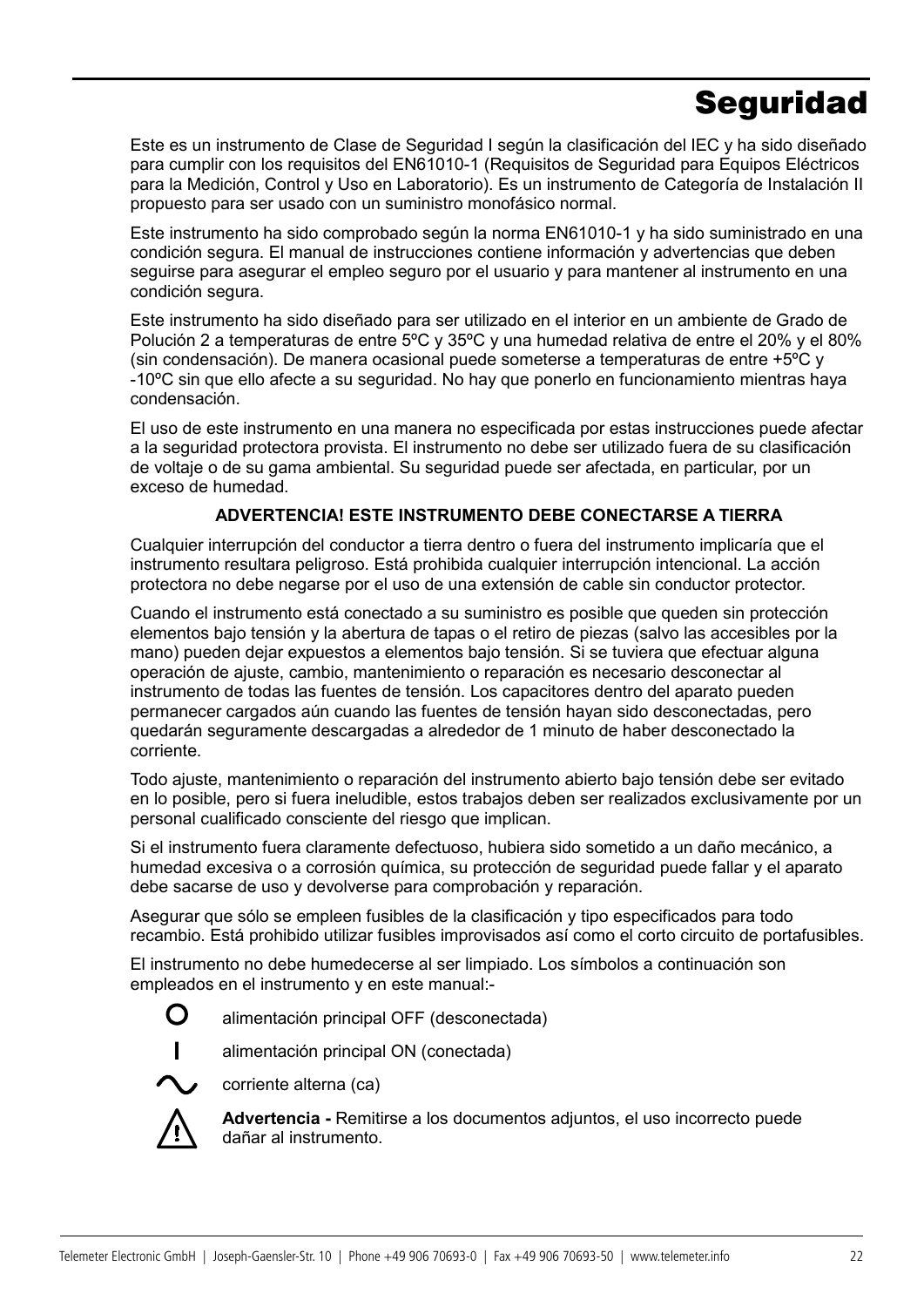# Instalación

## **Tensión de la Red Eléctrica**

Compruebe que la tensión y la frecuencia de funcionamiento del instrumento, que se indican en el panel trasero, son adecuadas para el suministro eléctrico local; estos valores se establecen en fábrica y el usuario no puede cambiarlos.

Existen 6 combinaciones de tensión y frecuencia: 230V/50Hz, 230V/60Hz, 115V/50Hz, 115V/60Hz, 100V/50Hz y 100V/60Hz. En la sección especificaciones se ofrecen los rangos de funcionamiento para cada versión. Para funcionar correctamente, el AC1000 requiere una frecuencia de entrada precisa y estable. No está diseñado para funcionar desde generadores portátiles o invertidores de batería y no funcionará cuando se alimente de una fuente que tenga una impedancia elevada a 1KHz como un transformador aislador con bobina partida.

El AC1000 no funciona como suministro eléctrico ininterrumpible (UPS), ni como dispositivo de supresión de corrientes transitorias, ni como estabilizador de tensión.

## **Fusible**

El fusible de CA está situado en el cajón de fusibles en la parte inferior del conector de entrada IEC. Para cambiar el fusible retirar el cable de la línea y abrir el cajón de fusibles con una herramienta adecuada.

El tipo de fusible correcto para todas las tensiones de funcionamiento es el de: 20x5mm 5A(T) 250V HBC retardado.

Cerciórese de que se utilizan para repuesto únicamente fusibles que tengan el amperaje nominal requerido y que sean del tipo especificado. Está prohibido el uso de fusibles de fortuna así como el cortocircuitado de los portafusibles.

## **Cable de Red**

22

Conecte el instrumento al suministro de CA por medio del cable de alimentación proporcionado. Si se necesita un enchufe para una toma de red de tipo distinto, utilice un cable de tres hilos homologado y con la clasificación adecuada, que tendrá en un extremo el conector correspondiente a la toma de pared, y un conector IEC60320 C13 en el extremo del instrumento. Este instrumento requiere de un cable para corriente nominal de 6 A con cualquier tensión de red.

### **ADVERTENCIA! ESTE INSTRUMENTO DEBE CONECTARSE A TIERRA.**

Cualquier interrupción del conductor a tierra dentro o fuera del instrumento implicaría que el instrumento resultara peligroso. Está prohibida cualquier interrupción intencional.

### **Ventilación, Protección y Señales Acústicas**

El AC1000 depende de refrigeración por aire forzado mediante un ventilador y ranuras de ventilación. Se ha de tener cuidado de no restringir el flujo de aire de alrededor del ventilador y de las ranuras de ventilación; normalmente se podrá lograr una ventilación adecuada dejando un espacio de 75mm alrededor de la unidad.

La fuente de alimentación está protegida térmicamente. Si la carga es demasiado elevada para la temperatura ambiente, el circuito de corrección se derivará (es decir, se cambiará a DIRECT, independientemente del ajuste del interruptor DIRECT/CORRECTED) y la alarma sonará de manera continua. Cuando la unidad se haya refrigerado lo suficiente, cambiará automáticamente al modo corregido, pero si se dan las mismas condiciones de sobrecarga entonces la unidad pasará de manera segura entre los modos DIRECT y CORRECTED a una velocidad que dependerá de la cantidad de sobrecarga.

La fuente de alimentación va equipada con un fusible 5A(T) en la entrada que protege de manera adicional a la unidad contra corrientes de cargas elevadas y averías internas.

Cuando la fuente de alimentación se conecta por primera vez (el interruptor POWER en **l** ) la alarma suena intermitentemente durante unos segundos hasta que se estabiliza el circuito de corrección. Si la tensión de suministro cae por debajo del nivel en el que la unidad puede corregir con éxito la entrada, la alarma vuelve a sonar intermitentemente.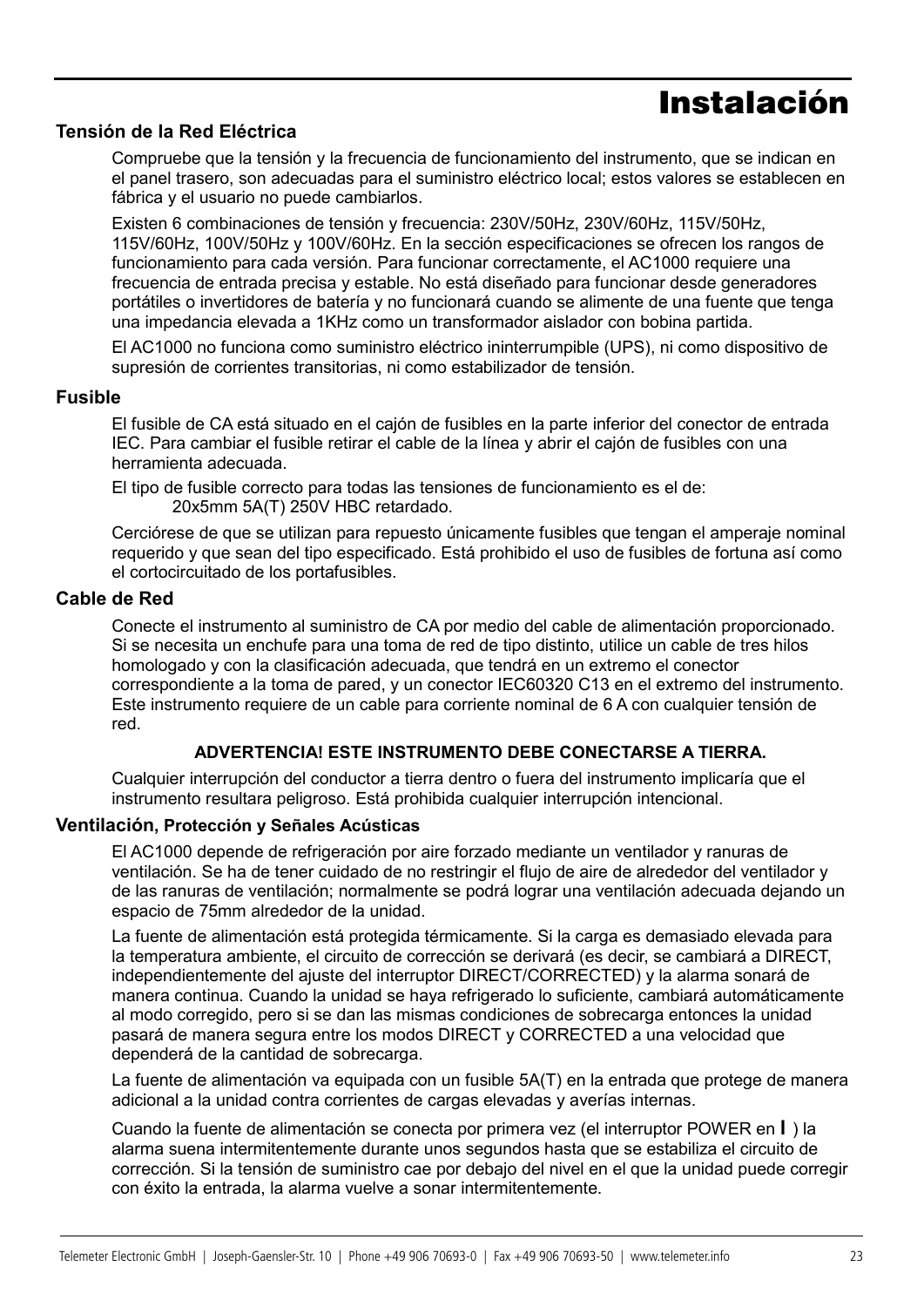## Funcionamiento

### **Conexiones**

Con el interruptor POWER (alimentación) desconectado ( $\circ$ ), conecte el AC1000 a la fuente de CA utilizando el conductor que se suministra.

Con el interruptor LOAD POWER (alimentación de carga) en DIRECT (directa), conecte la carga al enchufe CA del panel frontal; la unidad debe haberse suministrado con un enchufe ideal para el sistema local.

Si la "carga" es un HA1600 Power and Harmonics Analyser, conecte el conductor fijo de LOAD POWER del HA1600 al enchufe del panel frontal del AC1000.

#### **Conexión a la Fuente de Alimentación**

Se recomienda que la carga se conecte mediante su interruptor de conexión y que el interruptor LOAD POWER esté en DIRECT antes de que se conecte el AC1000 poniendo el interruptor POWER a ( **l** ). Con el interruptor LOAD POWER en DIRECT, el circuito de corrección se deriva y la carga se conecta directamente a la línea CA de entrada; esto evita la posibilidad de que cualquier corriente de sobretensión asociada con conectar la carga cause daños al amplificador de potencia de salida. Recuerde que si un HA1600 se conecta al AC1000, la carga conectada al HA1600 también debe conectarse.

Cuando se conecta por primera vez la potencia, un relé interno deriva el circuito de corrección, de modo que cualquier corriente de sobretensión a la carga deriva la fase de potencia de salida en caso de que el interruptor LOAD POWER se haya dejado en CORRECTED. Mientras el circuito de corrección se deriva suena una alarma intermitente, ver el apartado Señales Acústicas.

### **Conexión en Load Power CORRECTED**

Con el interruptor POWER en ( **l** ) y el interruptor LOAD POWER en DIRECT, la carga se conecta directamente al suministro CA de entrada.

Al cabo de unos segundos de haber puesto el interruptor POWER en ( **l** ) la alarma dejará de sonar, indicando así que el circuito de corrección se ha estabilizado. Entonces, el interruptor LOAD POWER se podrá poner en la posición CORRECTED, que suministrará a la carga un suministro corregido armónicamente puro. Se produce una breve interrupción del suministro de CA a la carga (<2ms) durante la conmutación; pero se encuentra dentro del periodo de interrupción mínimo (10ms) que debe aguantar el equipo para cumplir con otros aspectos de inmunidad de la EMC, por lo que no debe suponer ningún problema.

#### **Tensión, Frecuencia, Potencia y Pureza Armónica en el Modo CORRECTED**

El AC1000 no cambia la frecuencia del suministro CA de entrada. Recuerde que no todos los suministros nacionales garantizan satisfacer la especificación de frecuencia de ± 0.5% que requiere la EN61000-3-2, aunque generalmente sí lo hacen.

De manera similar, las variaciones en el suministro de tensión local, significan que el AC1000 no satisfará normalmente el requisito de tolerancia de la tensión de ± 2% que requiere la EN61000-3-2, salvo que se suministre desde una tensión variable de potencia adecuada de manera que la tensión de salida se pueda ajustar a los límites requeridos. En la práctica, esto resulta fácil porque la tensión de suministro cambia bastante despacio, dando así un tiempo razonable dentro de la especificación antes de que sea necesario realizar más ajustes.

El AC1000 suministrará hasta 1000VA a 230V, hasta 500VA a 115V o hasta 440VA a 100V; la corriente de carga máxima es en todos los casos 4,4Arms (10Apk).